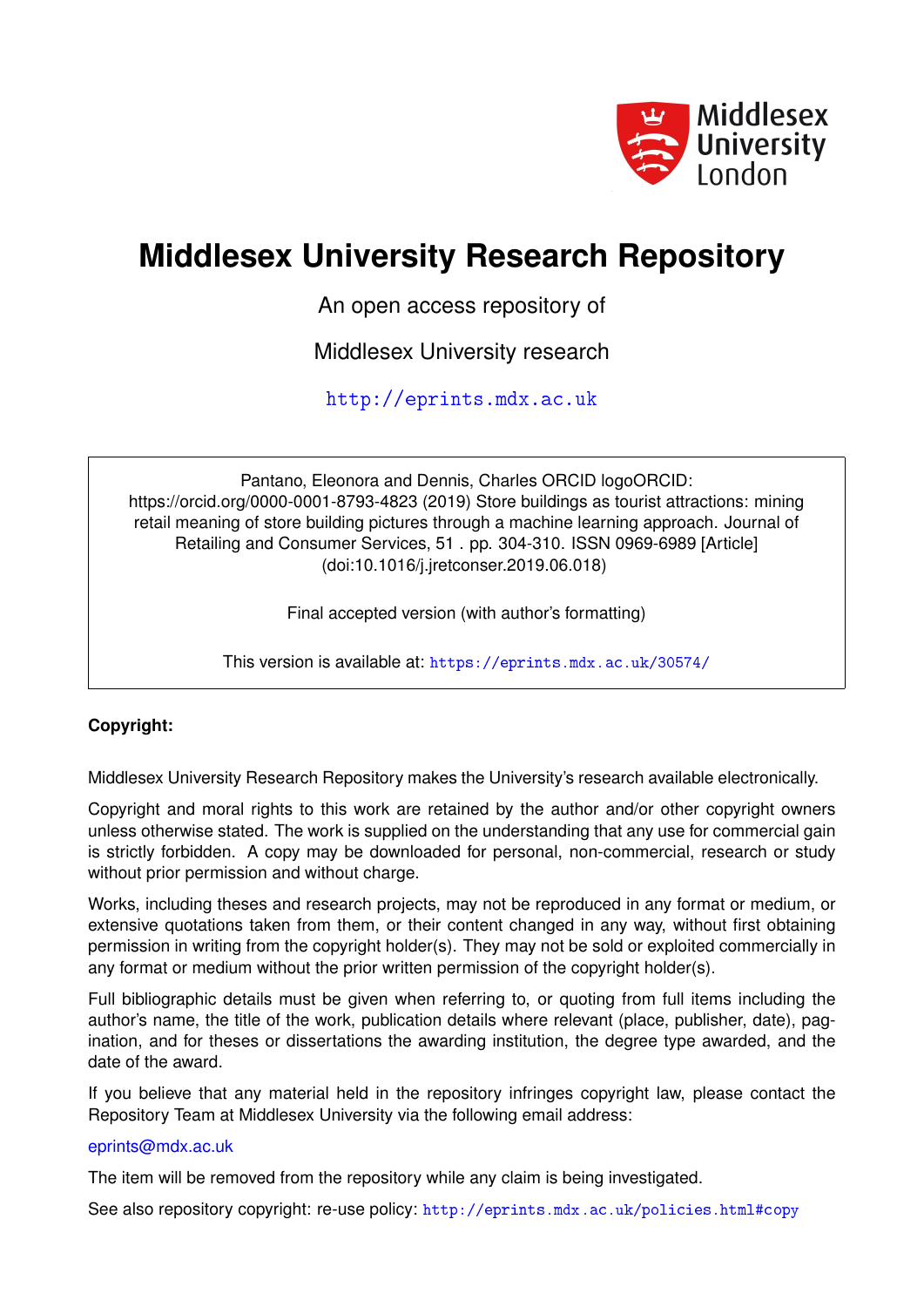This is an authors' version of a paper accepted in its definitive form by Journal of Retailing and Consumer Services, © Elsevier, www.elsevier.com/ and has been posted by permission of Elsevier for personal use, not for redistribution. Please cite as: Pantano, E. and Dennis, C., (2019). Store buildings as tourist attractions: Mining retail meaning of store building pictures through a machine learning approach. Journal of Retailing and Consumer Services, 51, 304-310, doi https://doi.org/10.1016/j.jretconser.2019.06.018

# Store buildings as tourist attractions: mining retail meaning of store building pictures through a machine learning approach

## Abstract.

The aim of this paper is to understand the extent to which a store building can function as a tourism attraction, using a large luxury department store as case research. The study draws upon the idea that people complete a hermeneutic circle to create an extraordinary tourism experience to share with others. The data gathering is based on the collection of pictures posted online on Flickr and and analysed using a machine learning approach. A sample of 1,557 pictures related to a specific area in London (UK) were collected and analysed by means of a cluster analysis in order to determine which objects are most photographed. Findings reveal that the store building of a luxury department store is the central object in the majority of pictures within a 1km radius of the store main entrance, which demonstrates the role of store building attractiveness in tourism experience. The theoretical contribution is that this is the first paper adding the exterior of the building as attribute of the department store, and demonstrating the role of department stores in place attractiveness.

Keywords. big data analytics; retail store buildings; place attractiveness; tourism behavior; consumer behavior

## 1. Introduction

Recent advances in computational capabilities provide new tools and methods to analyse large amounts of data that are available from user-generated content posted online (big data). Such big data is becoming a key differentiator for marketing managers, retailers and tourism managers who can use emerging technologies to collect insights on consumers and adjust management strategies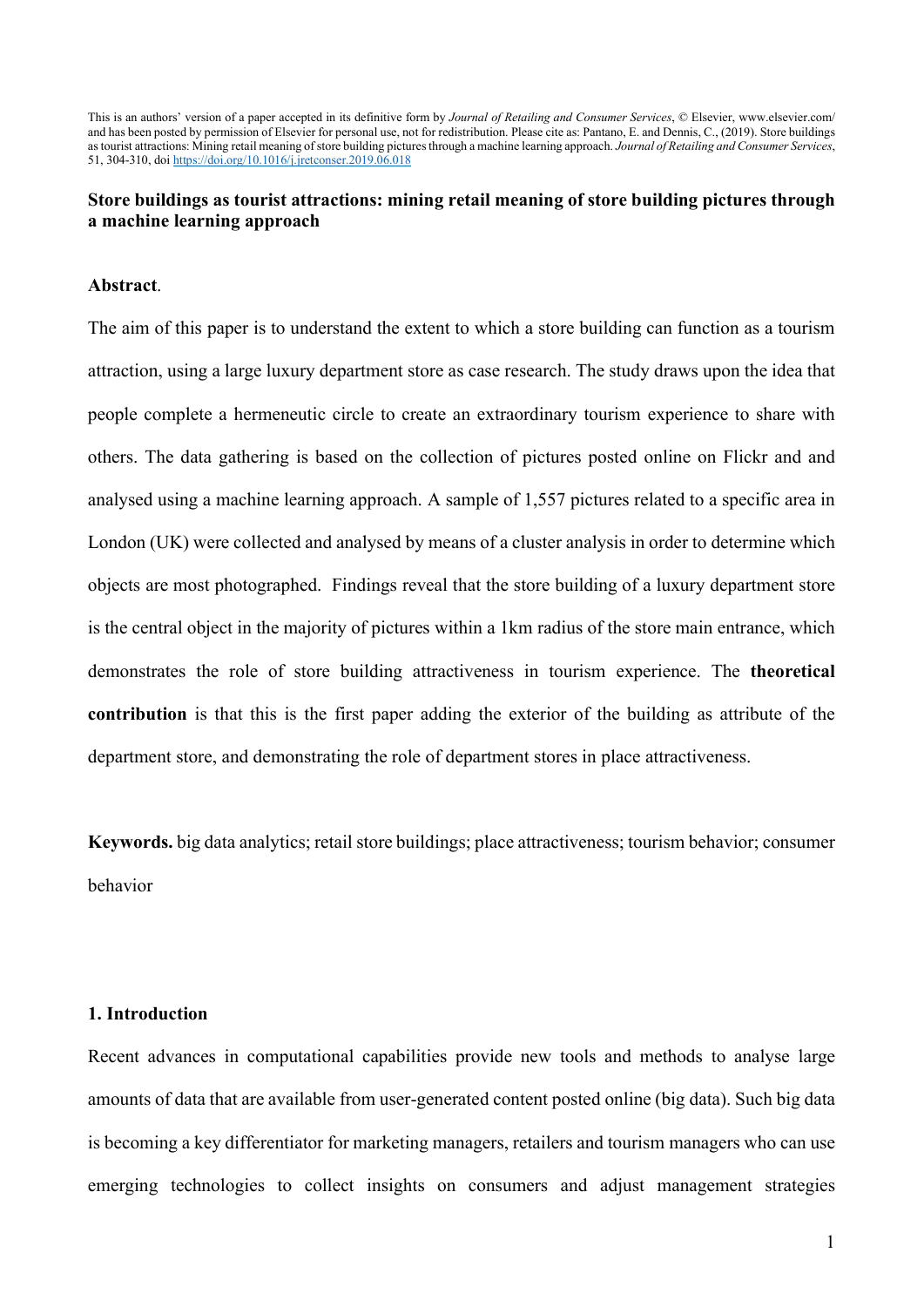accordingly (Balomenou, Garrod, & Gerogiadou, 2017; Balomenou and Garrod, 2019; Bradlow et al., 2017; Pantano, Priporas & Stylos, 2017). Indeed, marketers are encouraged to exploit the variety, velocity and volume of big data to gain competitive advantages through the extraction and interpretation of insights about consumers available from the use of big data analytics (Bradlow et al., 2017; Erevelles, Fukawa, & Swayne, 2016; Germann, Lilien, & Rangaswamy, 2013; Onder, 2017; Pantano, Giglio, & Dennis, in press.). To this end, retailers might collect and interpret big data available on the different social networks and social media platforms to drive new revenue streams, to capture consumers' perceptions of brands, their satisfactions and expectations, to predict their behavior towards a new or unfamiliar product and so on (Balducci and Marinova, 2018; Konijin, Sluimer, & Miras, 2016; Lo and McKercher, 2015; Tirunillai and Tellis, 2014; Xu, Frankwick, & Ramirez, 2016). Since these data are unstructured, additional computational capabilities are required before they can be effectively converted into useful consumers insights. Methods of enquiry based on unstructured data such as video, images (photos, pictures, etc.), audio and texts (consumers' posts) are fast acquiring the attention of marketing and retailing studies, with many applications in different subsectors (Balducci and Marinova, 2018; Balomenou and Garrod, 2019; Pantano, Giglio, Dennis, in press.).

Previous research recognizes shopping as one of the oldest tourism activities, and tourism shopping attracts the attention of scholars in tourism and retail literature (Choi, Law, & Heo, 2016; Kemperman, Borgers, & Timmermans, 2009; Moscardo, 2004; Murphy et al., 2011; Park, Reisinger, & Noh, 2010; Shin and Santos, 2014; Turner and Reisinger, 2001; Zaidan, 2016). Certain stores attract considerable tourists attention, for example the Tiffany store on the 5<sup>th</sup> Avenue in New York (US) daily attracts hundreds of visitors who want to take pictures in front of the store windows. Similarly, some store buildings attract tourists on account of the external shape or architecture, as exemplified by the Selfridges building in Birmingham. For instance, a tourist from The Netherlands left a review (with 4-stars rating) on TripAdvisor declaring that "that is what we were told! The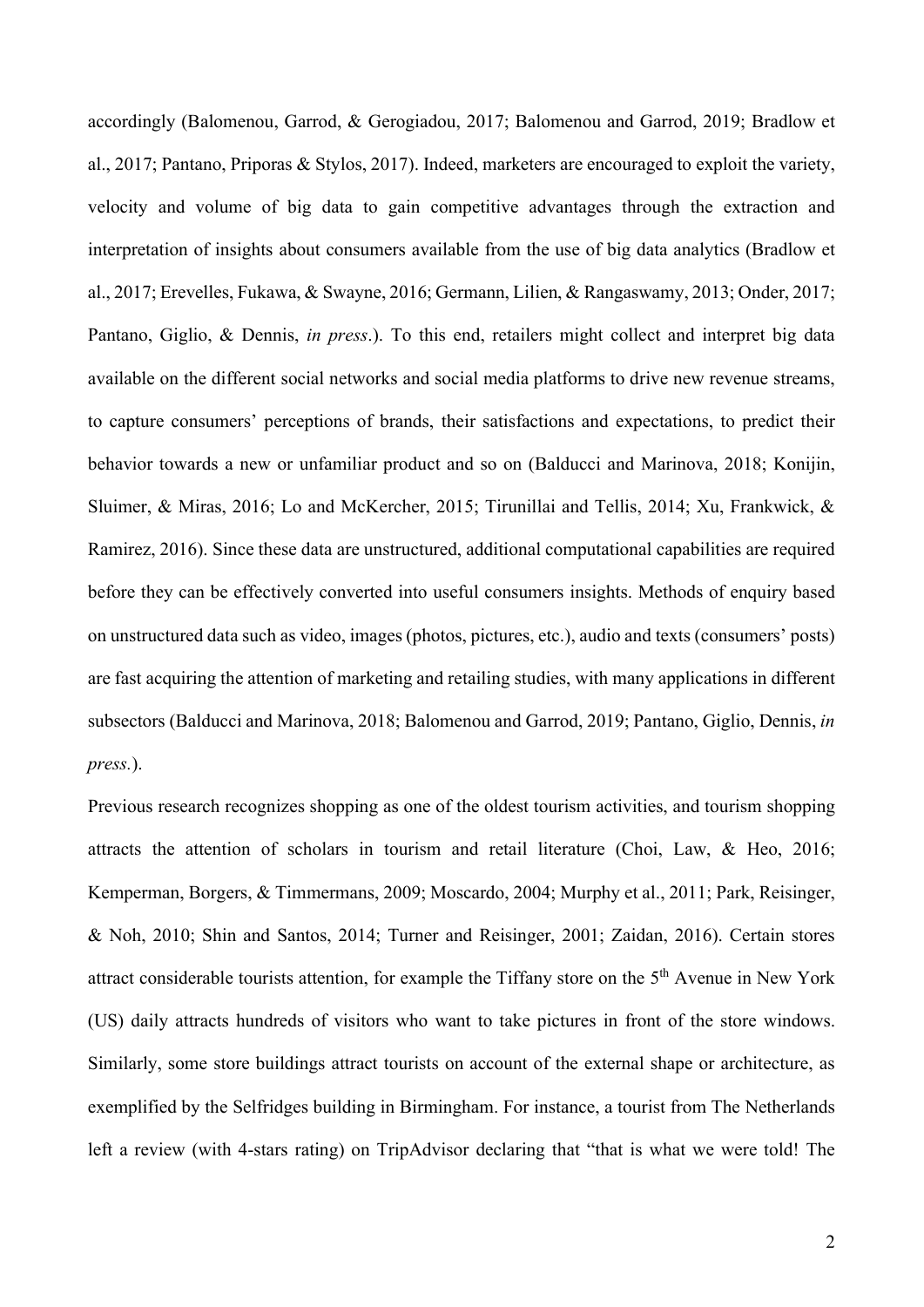architect's wife had bought a designer handbag and he found it so exclusive that he copied it and made this building! The contrast with old brick buildings all around is very nice".

Store buildings can be a major draw for tourists to photograph and take selfies but this important effect has been little-studied to date. Big data analytics and machine learning methodologies are ideal to study this effect but to our knowledge, no prior research has done so. Specifically, to the best of authors' knowledge no previous studies have directly examined the extent to which big data analytics and machine learning methodologies might support understanding the effect of retail store buildings on place attractiveness, with emphasis on luxury store buildings. Therefore, the current study aims at answering the following research questions:

RQ1: To what extent do store buildings play a role in place attractiveness?

RQ2: How can tourists' pictures be systematically analysed to provide insights into tourism behaviour?

Drawing upon the analysis of pictures that consumers post on Flickr (social media for photo sharing), the aim of this paper is to understand the extent to which a large luxury department store affects place attractiveness, using Harrods (London, UK) as case research, and the Flickr API (Application Programming Interface) to collect pictures uploaded by users within 1km of the famous Harrods building between the  $1<sup>st</sup>$  of January 2016 and the 31 $<sup>st</sup>$  of August 2017.</sup>

The emerging 1,557 pictures have been analysed through Wolfram Mathematica software, and distributed across a map that identifies the exact location of the pictures. Findings show the extent to which the building of Harrods is central on the majority of the pictures posted online, representing the main photographed point within a radius of 1 km. Results contribute to the literature on the importance of applying big data analytics to social media to illuminate tourists' and consumers' behavior in depth. The theoretical contribution is that this is the first paper adding the exterior of the building as attribute of the department store, and demonstrating the role of department stores in place attractiveness. The analysis also indicates useful suggestions for marketing managers to develop more personalized retail strategies.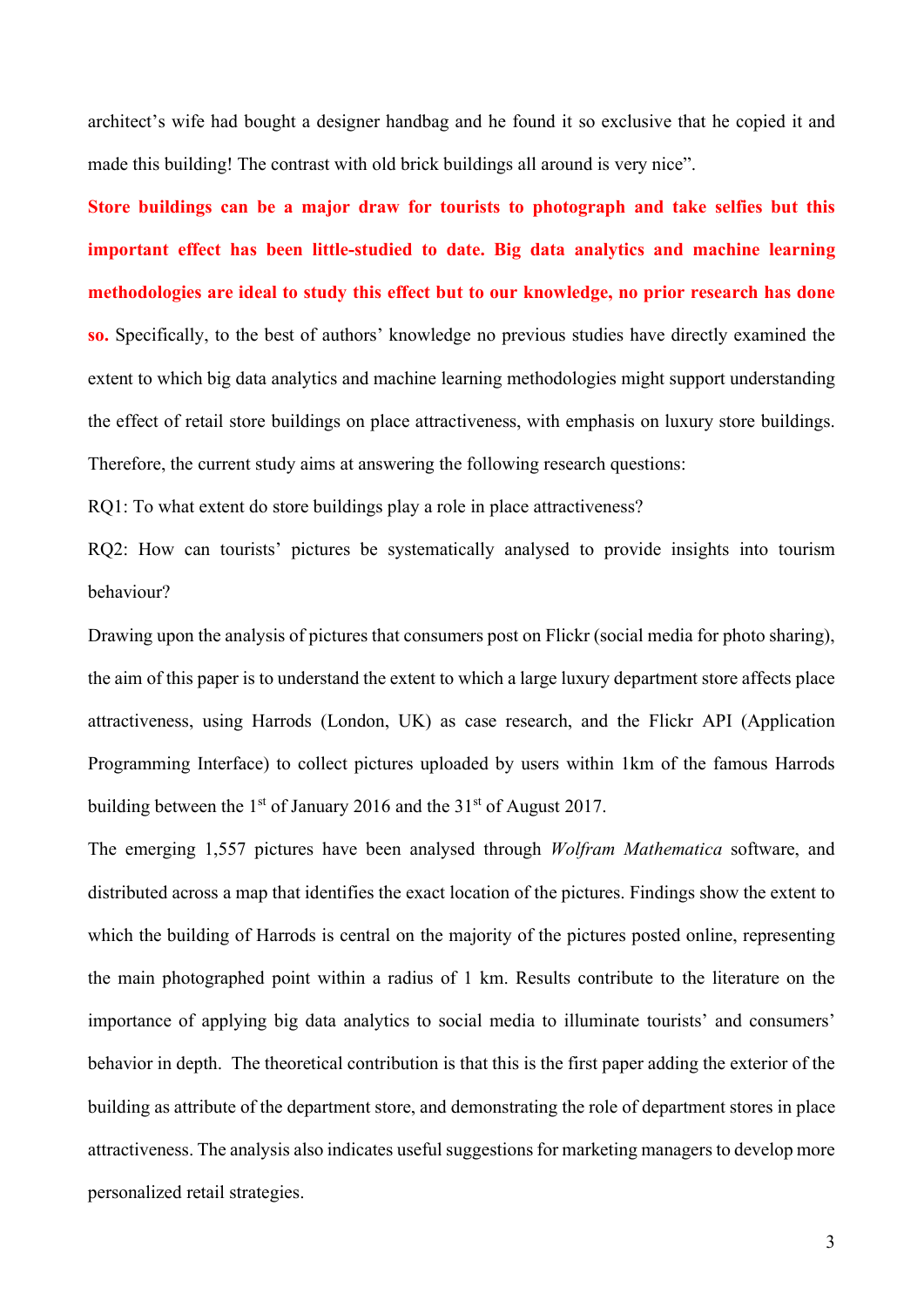The paper is structured as follows: the next section comprises the brief literature review of place attractiveness, with emphasis on shopping place attractiveness for tourists. The subsequent section focuses on the case research, data collection and procedure. Finally, results are discussed, and implications for scholars and practitioners are illustrated.

## 2. Theoretical background

## 2.1 Shopping malls attractiveness

Place, location and destination attractiveness form the foundation of the tourism industry, with respect to the attractions available in any particular place as able to solicit tourists flows (drivers of tourism intention to visit a certain destination) (Cheng, Wu, & Huang, 2013; Cho, 2008). Tourism place attractiveness can be defined as the sum of tourists' perceptions of the destination's capability to deliver value for tourists (Hu and Ritchie, 1993). In particular, tourism place attractiveness consists of a set of attributes including natural and cultural resources (e.g. landscapes, museums, archaeological parks, etc.), transportation and infrastructure (e.g. highways and roads, health services, communication and public transport, etc.), environmental services, recreational and shopping facilities such as souvenir and gift shops (Gearing et al., 1974; Giglio et al., 2015; Reitsamer and Brunner-Sperdin, 2015; Stylidis, 2018).

Marketing and retail literature specifically stresses the characteristics of shopping malls and retail agglomerations to be perceived as shopping destinations for domestic consumers, by identifying the drivers of attractiveness of these places as (i) the number of shops, favoured shops, and anchor stores (Dennis, Marsland, & Cockett, 2002; Dolega, Pvlis, & Singleton, 2016); (ii) retail tenant mix (including the plurality and diversity of shops) (Blut, Teller, & Floh, 2018; Dolega, Pvlis, & Singleton, 2016; Teller and Elms, 2010; Teller et al., 2010); (iii) entertainment and leisure activities (including cinemas, restaurants, etc.) (Dolega, Pvlis, & Singleton, 2016; El-Adly, 2007; Sit, Merrilees, & Birch, 2003); (iv) convenience in terms of distance from consumer' place, openings,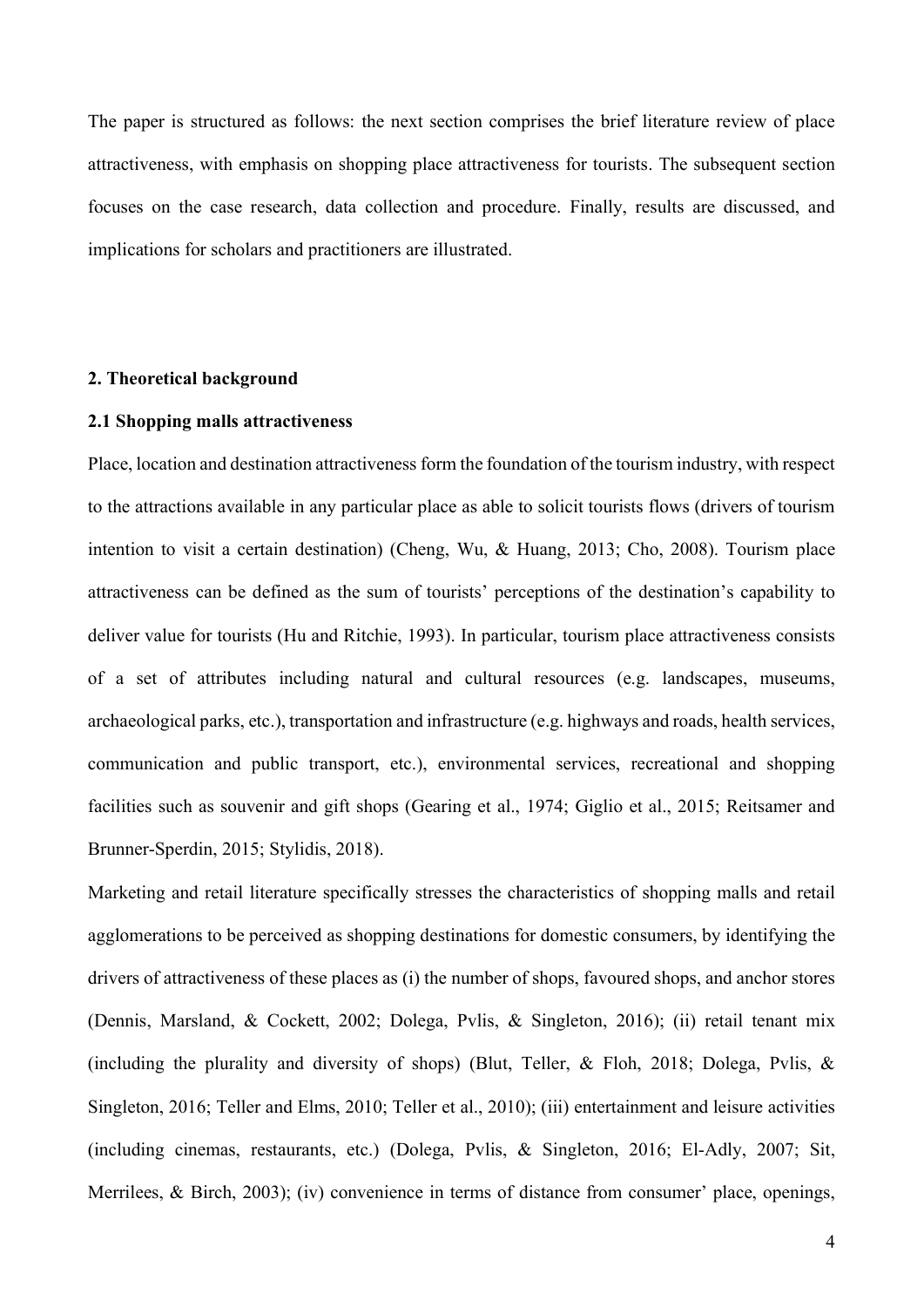parking availability, etc. (Dolega, Pvlis, & Singleton, 2016; El-Adly, 2007; Reimers and Clulow, 2009); (v) image (including popularity and external atmosphere) (El-Adly, 2007; Sit, Merrilees, & Birch, 2003); and (vi) atmospherics (Teller and Elms, 2010; Teller et al., 2010) (Table 1).

| <b>Study</b>                         | <b>Methodology</b>                          | Antecedents of shopping malls/retail agglomerations                                                                                                                                                                                                                                                                                                                                                         |
|--------------------------------------|---------------------------------------------|-------------------------------------------------------------------------------------------------------------------------------------------------------------------------------------------------------------------------------------------------------------------------------------------------------------------------------------------------------------------------------------------------------------|
|                                      |                                             | attractiveness                                                                                                                                                                                                                                                                                                                                                                                              |
| Blut, Teller, & Floh, 2018           | Literature review                           | Tenant mix                                                                                                                                                                                                                                                                                                                                                                                                  |
| Dennis, Marsland, &<br>Cockett, 2002 | Questionnaire survey with<br>287 consumers  | Number of (favoured) shops                                                                                                                                                                                                                                                                                                                                                                                  |
| Dolega, Pvlis, & Singleton,<br>2016  | Theoretical                                 | Size (total shops), retail mix (including the plurality and<br>diversity of shops), entertainment (leisure activities),<br>number of anchor stores, number of vacant spaces (unit<br>not occupied by any store/activity), distance from<br>consumer' place                                                                                                                                                  |
| El-Adly, 2007                        | Questionnaire survey with<br>404 consumers  | Comfort (i.e. security in the mall, car parking, etc.),<br>entertainment, diversity (i.e. plurality and variety of<br>restaurants, cinemas, etc.), mall essence (i.e. product<br>quality, plurality and variety of stores, etc.), convenience<br>(i.e. ease of reaching to the mall, late working hours in<br>the mall, etc.), and luxury (popularity of the mall, and<br>external appearance of the mall). |
| Reimers and Clulow, 2009             | Questionnaire survey with<br>541 consumers  | Time convenience (i.e. extended trading hours, locations<br>close to consumers' place, etc.)                                                                                                                                                                                                                                                                                                                |
| Sit, Merrilees, & Birch,             | Questionnaire survey with                   | Shopping centre image, entertainment elements (i.e.                                                                                                                                                                                                                                                                                                                                                         |
| 2003                                 | 503 consumers                               | cinemas) and food court                                                                                                                                                                                                                                                                                                                                                                                     |
| Teller and Elms, 2010                | Questionnaire survey with<br>1008 consumers | Retail tenant mix, product range and atmospherics                                                                                                                                                                                                                                                                                                                                                           |
| Teller et al., 2010                  | 500 face-to-face interviews                 | Retail tenant mix and atmospherics                                                                                                                                                                                                                                                                                                                                                                          |

Table 1. Studies of the antecedents of shopping malls/retail agglomerations attractiveness.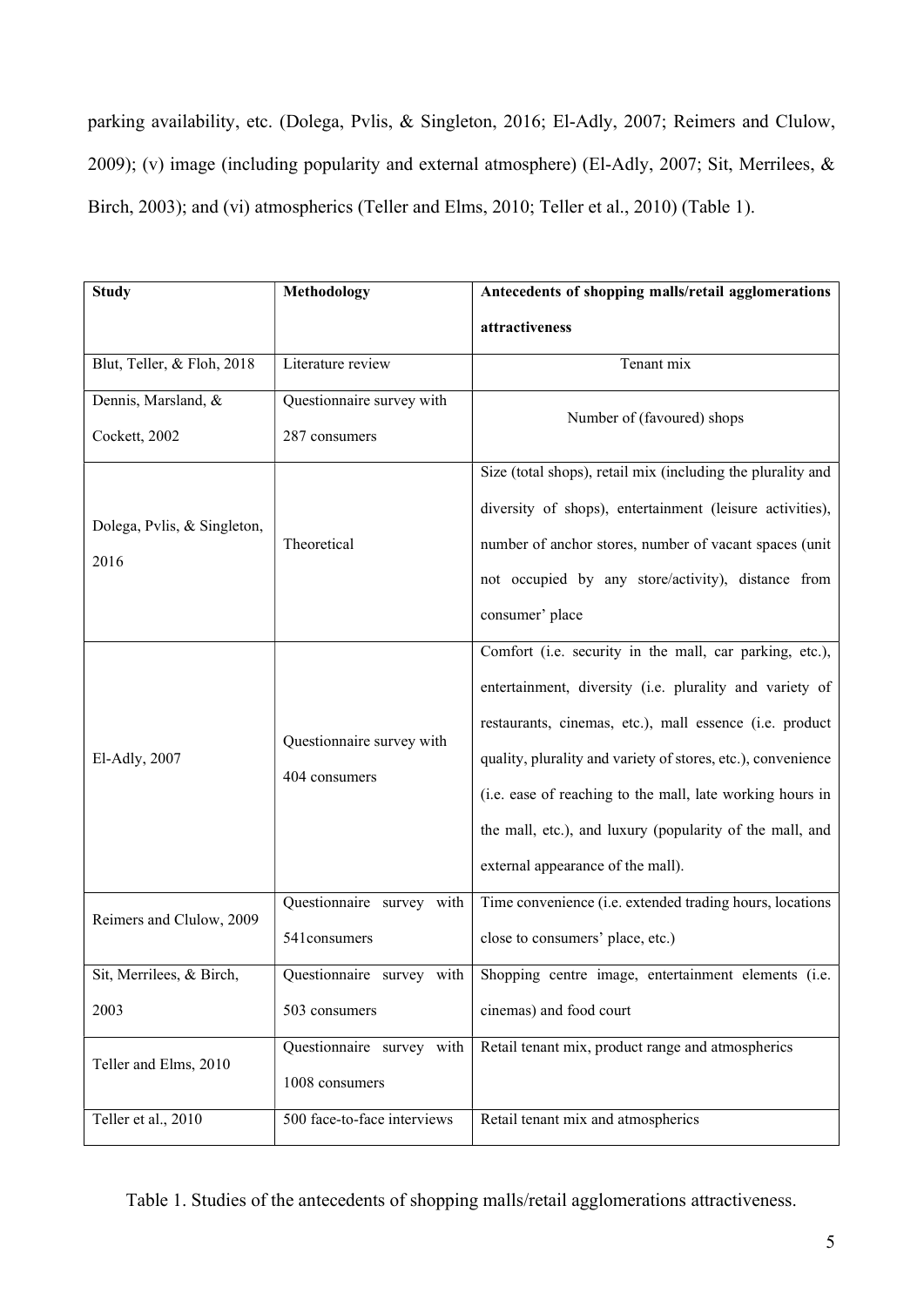Although tourists and residents share shopping places, they might perceive them differently (Snepenger, et al., 2003), which could represent a confounding factor in place attractiveness studies. Moreover, the place attractiveness studies referred to above investigate domestic consumers' perceptions of shopping malls and retail agglomerations through methodologies that involve researcher interaction with consumers (i.e. surveys, questionnaires, and interviews), which might influence and bias their answers. Moreover, when considering the characteristics of these places, only one study (El-Adly, 2007) considered the importance of the store building as an influencing factor. Accordingly, this current study aims to illuminate the role of a store building without directly communicating with respondents.

#### 2.2 Shopping destinations attractiveness

Research sheds light on shopping as an important tourism activity (Choi, Law, & Heo, 2016; Kemperman, Borgers, & Timmermans, 2009; Hsieh and Chang, 2006; Oh et al., 2004; Tosun, 2017; Yu and Littrell, 2003). As a tourism activity, shopping includes the purchase of goods during travel to take home (Jin et al., 2017). Shopping motivation can be so important to tourists that it can influence the choice of destination (Choi, Law, & Heo, 2016; Moscardo, 2004).

With the above considerations in mind, several destinations now organize shopping festivals to attract more tourists, such as the "Great Singapore Sale (GSS)", which carries the strapline "66 days to please all shopaholics" and takes place annually; "The Magnificent Mile Shopping Festival" (staged occasionally in Chicago); and the "Fashion Night Out" hosted in different cities every year (e.g. Milan in Italy, London in UK, etc.). Similarly, places like the Grand Bazaar in Istanbul (Turkey) are usually listed at the top of "things to do" in the city according to travel portals such as TripAdvisor. Tourists can have a more positive evaluation of a shopping destination than do locals (Dennis, Brakus and Alamanos, 2013). Accordingly, tourist shopper segments are an attractive market for shopping malls and retail agglomerations managers (LeHew and Wesley, 2007). Studies on retailing and tourism make some attempts to understand shopping malls' characteristics as antecedents to increasing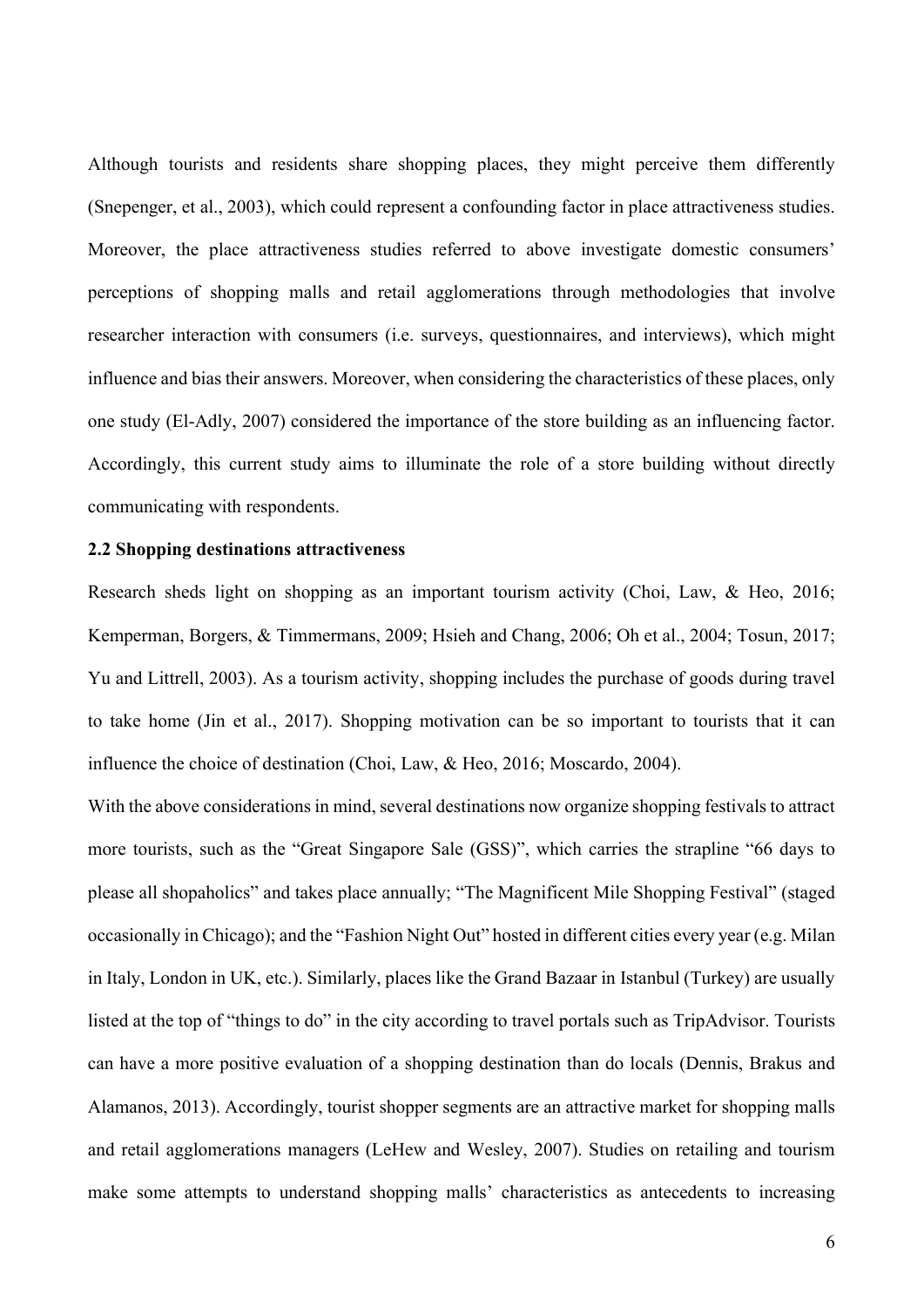tourists' perceptions of retail destinations as possible tourism destinations (Choi, Law, & Heo, 2016; Moscardo, 2004; Park, Reisinger, & Noh, 2010; Rasouli and Timmermans, 2013; Shin and Santos, 2014; Yamamoto et al., 2014) (Table 2). In particular, prior research highlights the role of trust in the destination (Choi, Law, & Heo, 2016), prices (Kim, Timothy, & Hwang, 2011), tourists' personal traits including individual characteristics such as cultural background, social obligation and importance of shopping (Moscardo, 2004; Park, Reisinger, & Noh, 2010), image of the place (Shin and Santos, 2004), travel distance (Rasouli and Timmermans, 2013), and expected benefits (Yamamoto et al., 2014).

| <b>Study</b>                   | <b>Methodology</b>      | Antecedents of shopping destinations attractiveness                 |
|--------------------------------|-------------------------|---------------------------------------------------------------------|
| Choi, Law, & Heo, 2016         | Survey questionnaire    | Trust in the shopping destination                                   |
|                                | with 708 tourists       |                                                                     |
| Kim, Timothy, & Hwang,<br>2011 | Survey questionnaire    | Companion, guarantee of product quality and cheaper prices than     |
|                                | with 300 domestic       | home country                                                        |
|                                | tourists                |                                                                     |
| Moscardo, 2004                 | Survey questionnaire    |                                                                     |
|                                | with 1,630 domestic     | Individual<br>characteristics<br>(cultural<br>background,<br>social |
|                                | international<br>and    | obligations, personal values, and type of travel)                   |
|                                | tourists                |                                                                     |
| Park, Reisinger, & Noh,        | Survey questionnaire    | Demographics factors, frequency of shopping and importance          |
| 2010                           | with 275 tourists       | for shopping                                                        |
| Shin and Santos, 2014          | Semi-structured         |                                                                     |
|                                | face-to-face            |                                                                     |
|                                | interviews with 26      |                                                                     |
|                                | respondents<br>among    | Image of the place                                                  |
|                                | international tourists, |                                                                     |
|                                | residents and shop      |                                                                     |
|                                | owners                  |                                                                     |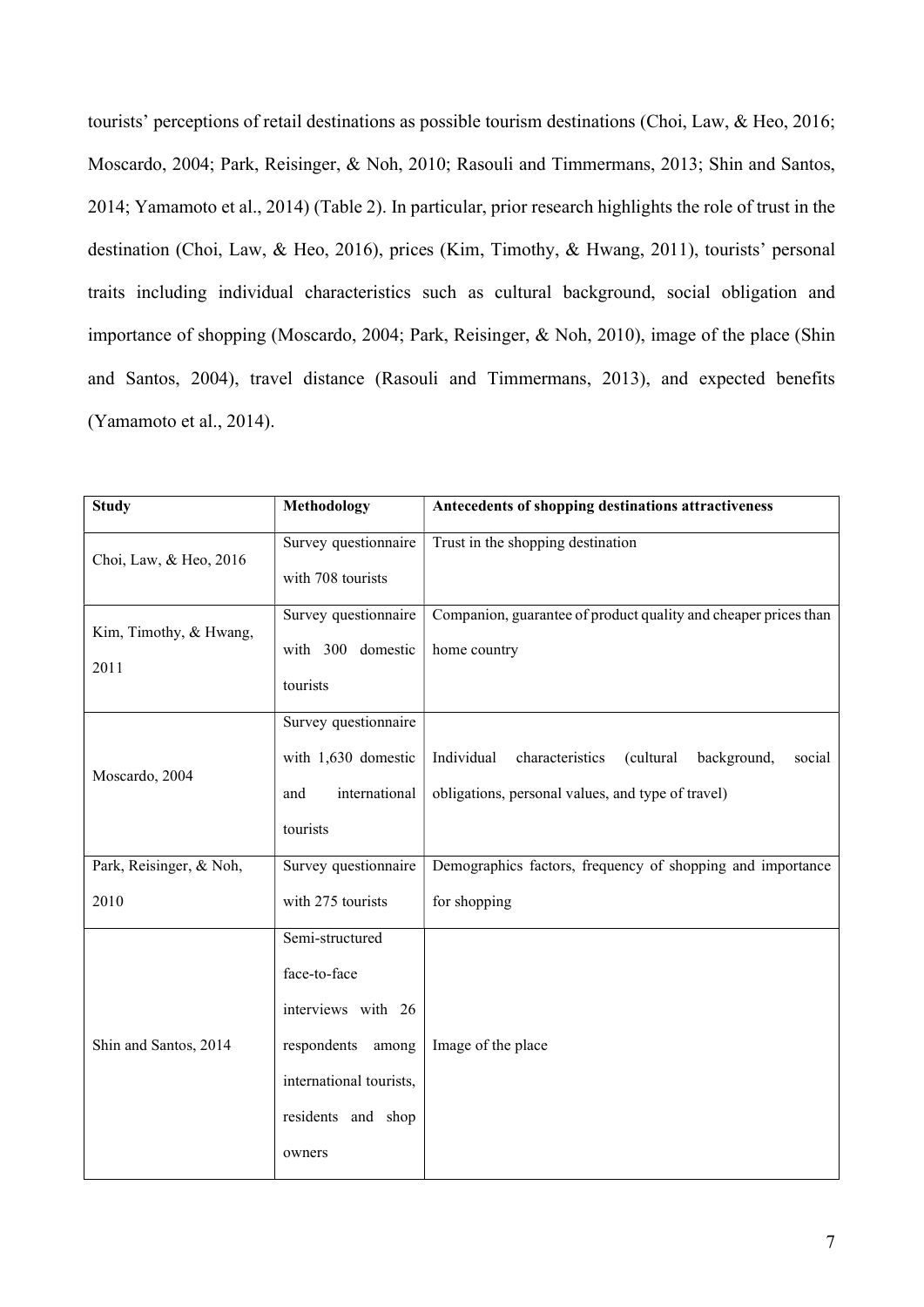| Rasouli and Timmermans,<br>2013 | Simulation models                          | Travel distance   |
|---------------------------------|--------------------------------------------|-------------------|
| Yamamoto et al., 2014           | with $3047$<br>Survey<br>domestic tourists | Expected benefits |

Table 2. Studies of the antecedents of shopping destinations' attractiveness.

Destination image and convenience in terms of distance from shoppers' origins play a similar role both when considering the shopping mall attractiveness (for domestic consumers) (Table 1) and when considering shopping destination attractiveness (Table 2).

Past studies on the antecedents of shopping destinations' attractiveness tend not to focus on the extent to which a particular shopping place (e.g. a mall or department store) might be considered as the main tourist attraction in a certain area, but rather, they mainly consider factors related to tourist characteristics and utilitarian values (Table 2). In order to address this research gap, this paper seeks to evaluate the role of a retail store as a tourist attraction.

# 3. Method

# 3.1 Harrods building as case research

The world-famous Harrods store opened in the present building occupying a prime five-acre site along Brompton Road, in Knightsbridge (London, UK), in 1849. Harrods is recognized as one of the world's few single-site department stores. However, the headquarters has moved to Hammersmith (London, UK) and the distribution centre to Thatcham (west of London), in order to enable the historic building to be fully devoted to retail, showcasing 330 departments and 28 restaurants distributed among 7 floors. Despite being a 'single-site' major store, Harrods recently opened 'little Harrods' stores in London Heathrow and Gatwick Airports Terminals. TripAdvisor considers the Knightsbridge store to be one of the main tourist attractions to visit in London, providing about 17,000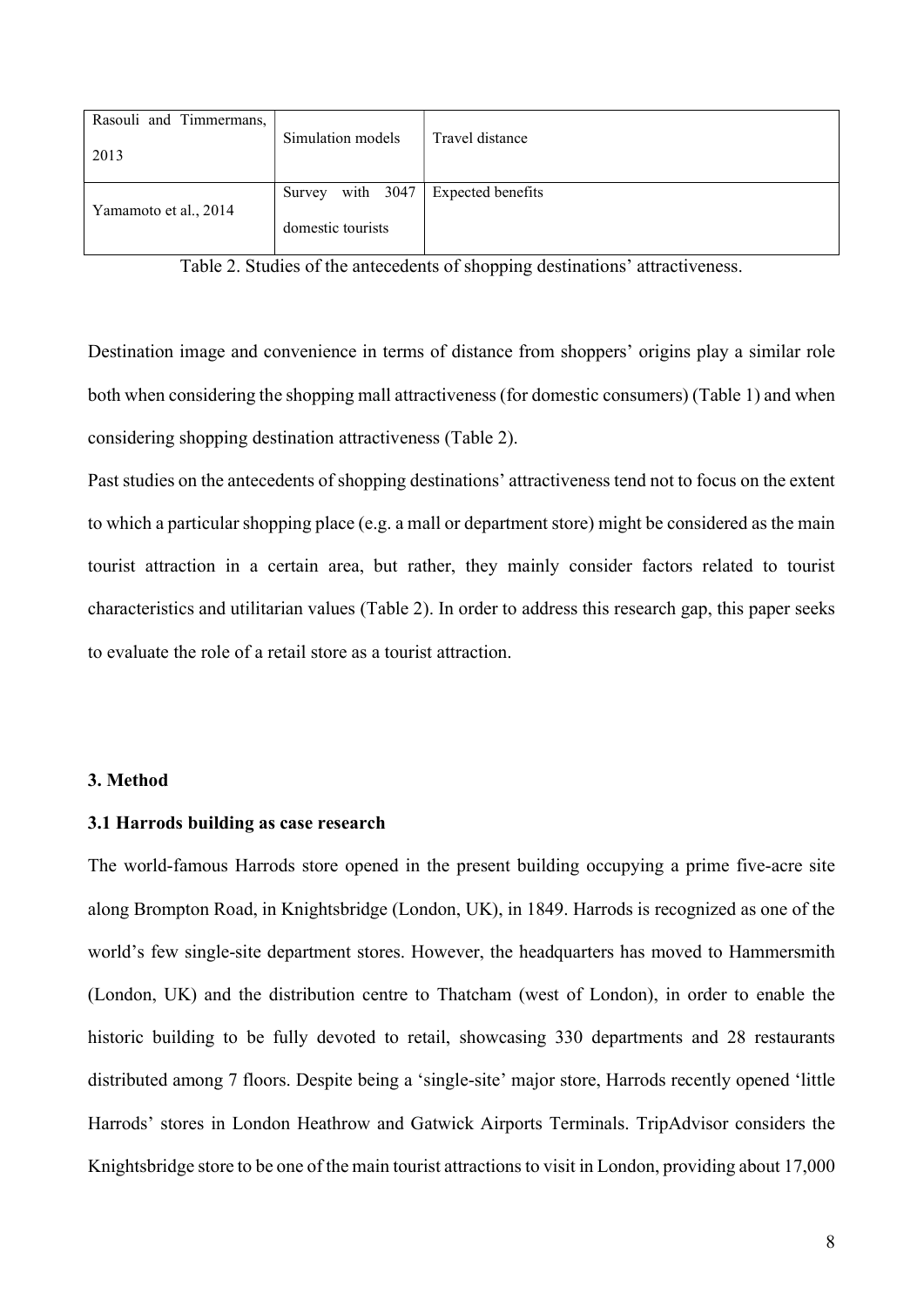tourists reviews and 8,990 tourist photographs, rated on average of 4.5 stars (out of 5). TripAdvisor lists Harrods as #25 of 1,853 things to do in London.

Figure 1 shows the Harrods area on the London map, emphasizing other stores and possible attractions located nearby (e.g. Harvey Nichols, Bulgari Hotel, Mandarin Oriental Hyde Park, etc.).



Figure 1: A view of the area where Harrods is located obtained through Google maps.

## 3.2 Data Collection and procedure

People are said to complete a "hermeneutic circle" to create a meaningful tourism experience to share with others through photographs, such that the photographs themselves and the appreciation of them by others contribute to the experience (Garrod, 2008; Balomenou and Garrod, 2019; Lo and McKercher, 2015; Mang, Piper and Brown, 2016; Nikjoo and Bankhshi, 2019). Understandably, an increasing number of recent studies exploit the pictures taken by tourists as rich data sources for tourism research (Balomenou and Garrod, 2019; Balomenou, Garrod, & Gerogiadou, 2017; Donaire,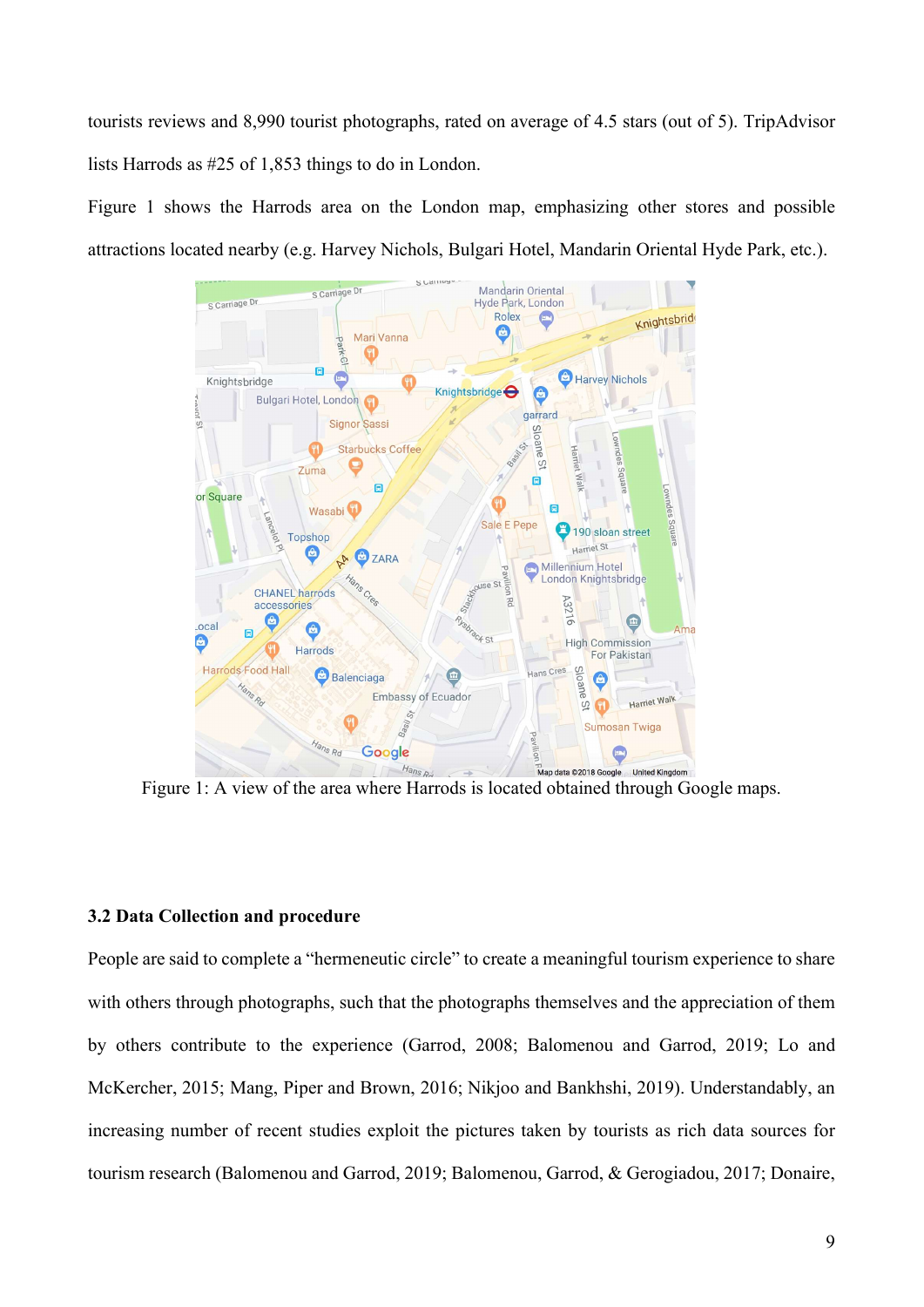Camprubi, & Gali, 2014; Konijin, Sluimer, & Miras, 2016; Kim and Stepchenkova, 2015; Nikjoo and Bankhshi, 2019; Pearce and Wang, 2019). Moreover, analyses of visual images based on their manifest content can be directly observed and quantitatively summarized with acceptable reliability (e.g. of co-occurrences and clustering) (Kim and Stepchenkova, 2015).

For the current study, data have been collected through the Flickr API. Flickr is an open platform where all the contents posted are completely public. In other words, Flickr allows any internet user to access its contents without a previous registration (registration is compulsory for accessing other social media like Facebook and Twitter). A query to Flickr API can build a dataset including all information related to the image (i.e. name of the uploader, location in terms of latitude and longitude , date, image, etc.). Flickr automatically assigns a specific location (geo tag) to each picture. For comparison, pictures available in other social media (such as Facebook) have a geotag only if one is explicitly set by an uploader. The current research focuses on pictures referring to a certain geographic area, by setting the constraint of 1km radius from the Harrods building (main entrance), with the selection of images limited to those uploaded from January 2016 to August 2017 for system performance purposes.

This process produced 1,557 images. The subsequent step consisted of the identification of the image place on the map through the latitude and longitude parameters of each picture. To this end, Wolfram Mathematica software was applied to import data from the dataset and automatically place each image in the map.

The resulting neighbourhood includes Kensington Gardens, Knightsbridge, South Kensington, Mayfair and Belgravia. Each picture is located on the map as a red point (Figure 3).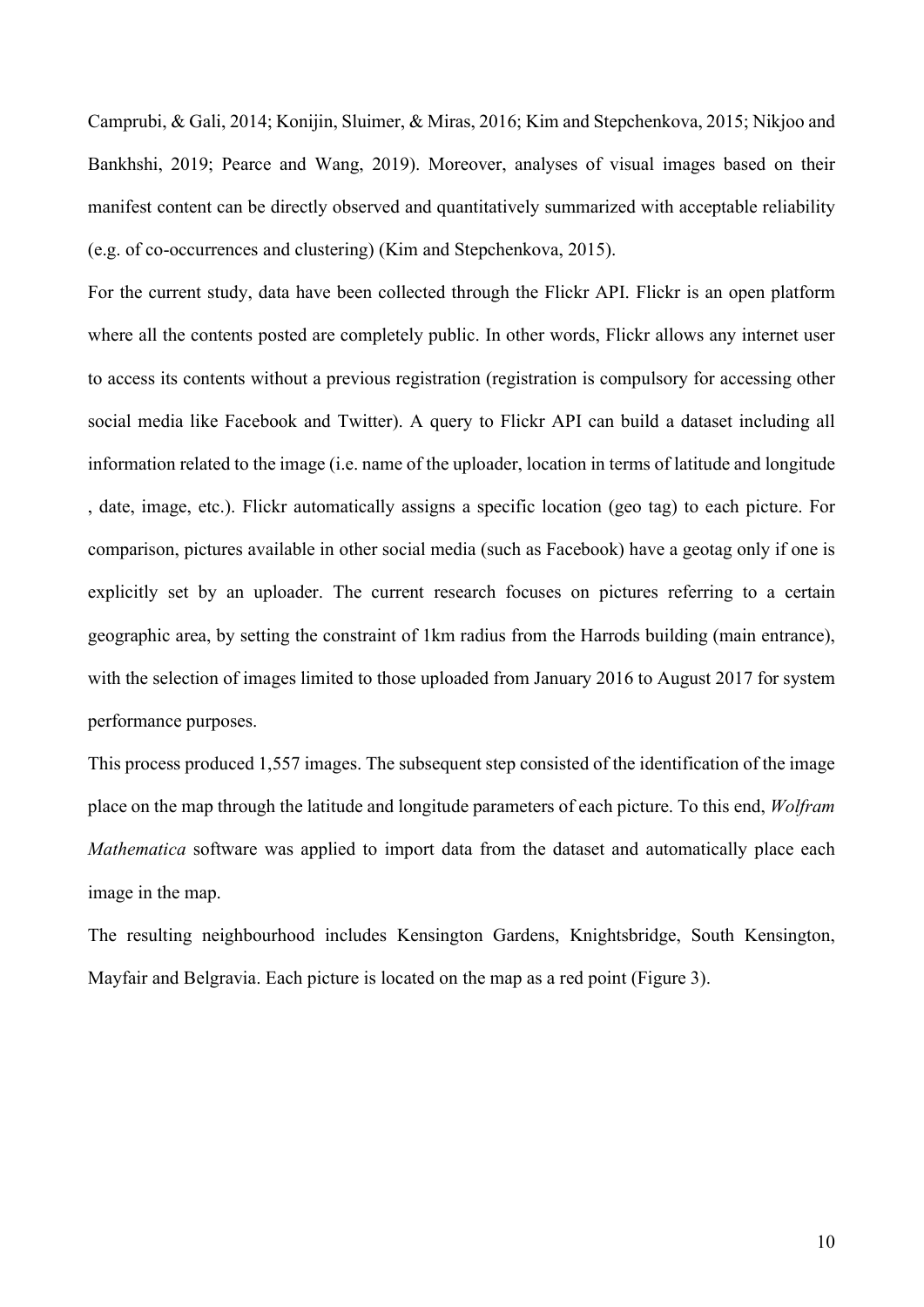

Figure 3: Map indicating the position of each collected picture, based on a radius of 1 km from Harrods main entrance.

Since the placement of the photos on the map is based on the latitude and longitude associated with each photo, more pictures might take the same object from different points of view. To clarify the presentation, Mathematica software supports the use of plots to better distribute the pictures related to the same objects in the same place (point of interest). The plots show the density of the images within the area within a radius of 1km from the Harrods building, graphically indicating that in this area there are some smaller zones that tourists photographed more. In other words, the peaks represent the points of interests (Figure 4). The highest peak coincides with the Harrods building.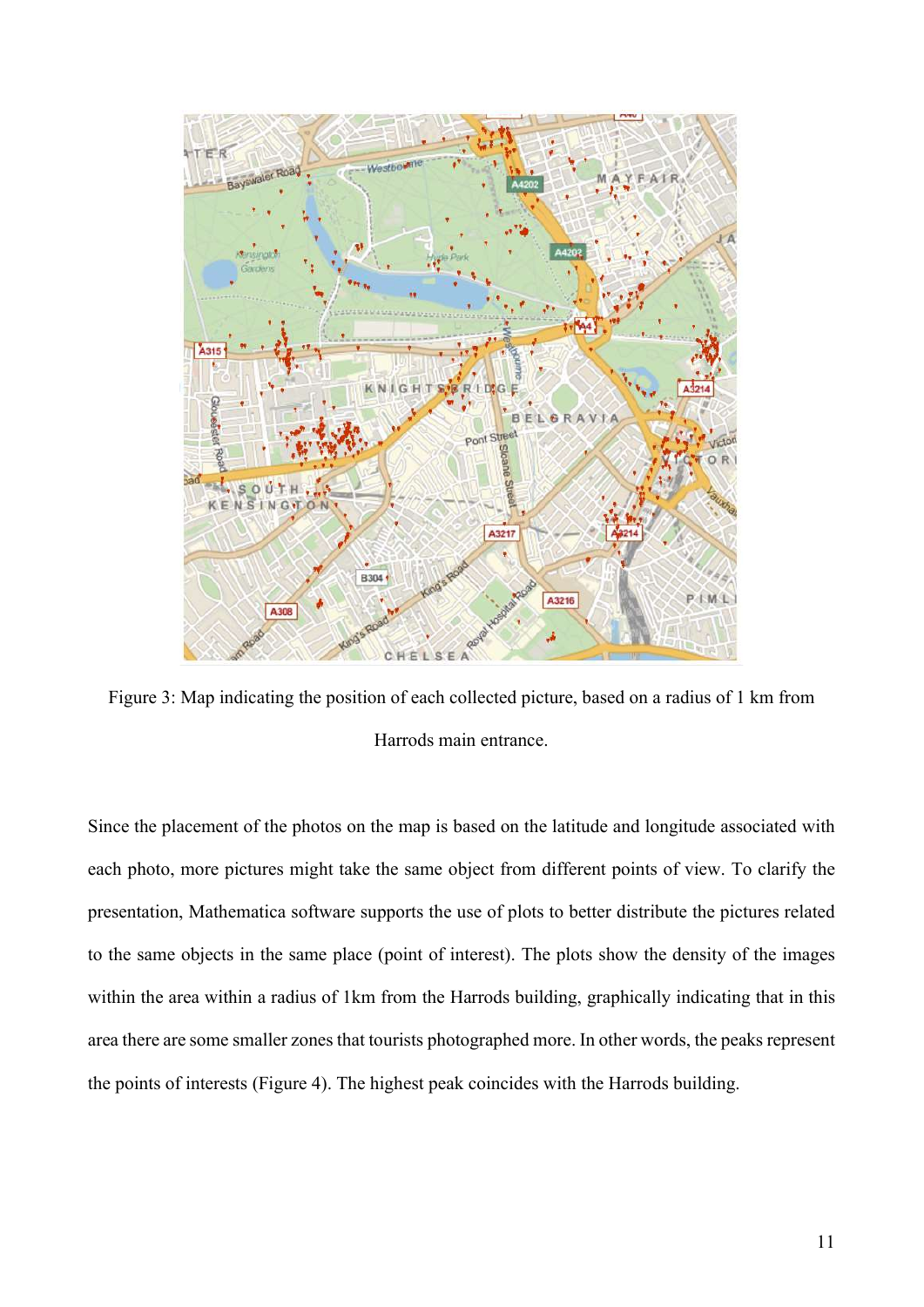

Figure 4: Plots (2D on the left and 3D on the right) representing the number of pictures in the area within 1km from Harrods building.

In order to better identify the emerging points of interest, the software provides an unsupervised machine learning algorithm to define clusters with the geographical data. This cluster analysis allows isolation of different groups (clusters) within a sample by examining the common features (Perez and Nadal, 2005), and is largely used in the analyses of pictures (Nikjoo and Bankhshi, 2019). The process of clustering can be considered as an unsupervised data-analysis technique employed to elicit hidden patterns in datasets (Hodeghatta and Nayak, 2017), where the researchers do not provide the algorithm with input of how to identify the cluster (no training), but rather, the algorithm discovers patterns in the data (image in this case) automatically (Balducci and Marinova, 2018). Such machine learning techniques are especially effective when working with nonnumeric data (highly unstructured data) (Balducci and Marinova, 2018). These kinds of machines are called predictors as they can build functions from any Input-Output sequence. Unsupervised classification systems include K-Means, Spectral methods and Gaussian Mixture, nonlinear fitting methods, Gradient, Newton, and Nminimize methods (Rasmussen, 2004).

Thus, the software allows clustering of all the pictures included in the dataset based on their geographic location and the object(s) in the picture.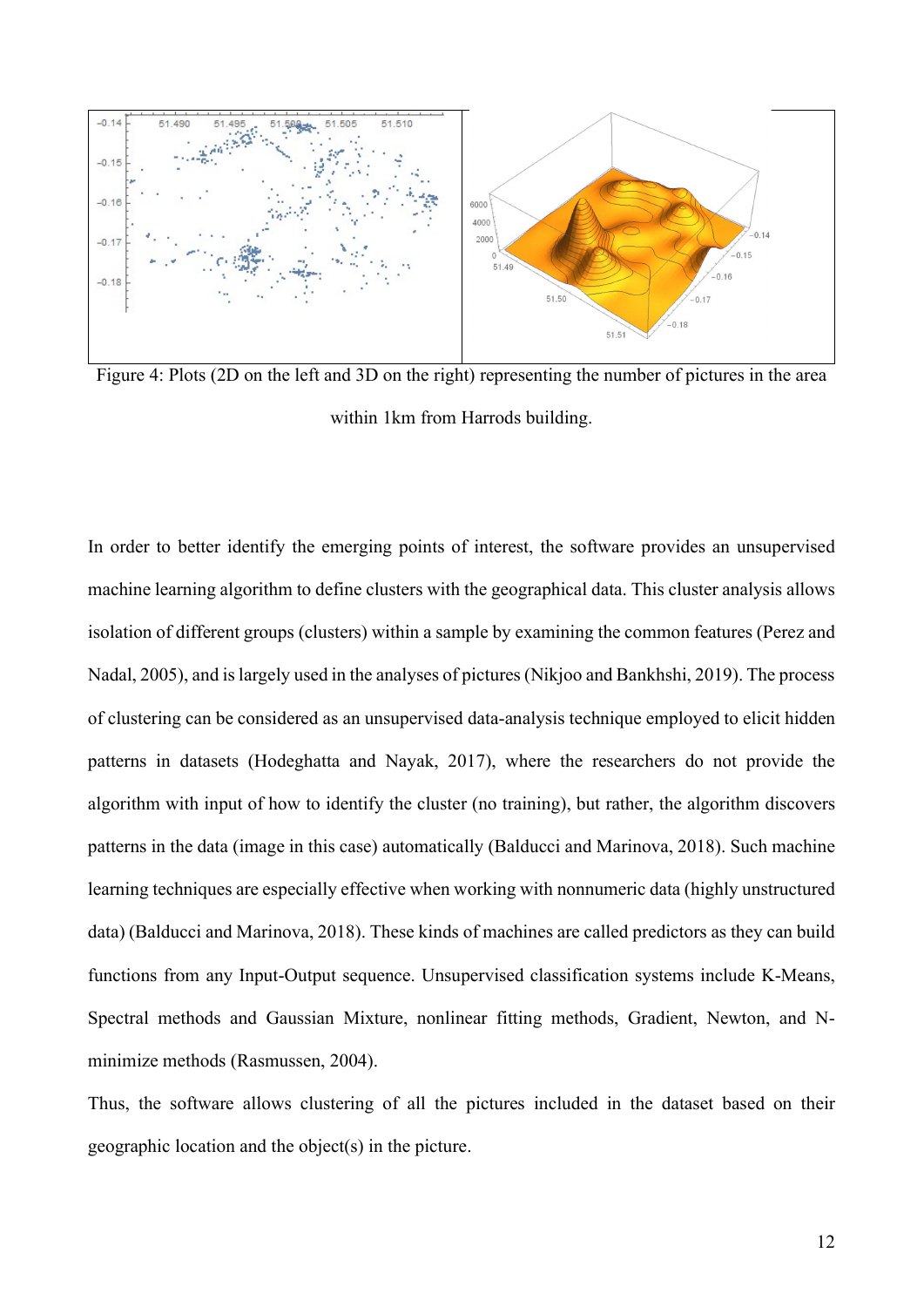Among the available methods, Wolfram Mathematica automatically selected the best one for the selection of the identification of the clusters, through the command FindCluster  $(f)$  (1). This is a nonhierarchical clustering method that divides data (pictures in the area) into a list of clusters (we limited the choice of clusters to ten in total for system performance purposes). In other words, given the pictures distributed in the map, the system divides the map into 10 segments by clustering uniformly distributed points of the map (pictures):

$$
f[\{e_1, e_2,...\}]\,\,(1)
$$

where the function f represents the partitions of the  $e_i$  into clusters of similar elements.

The emerging 10 clusters are shown in Figure 5; Harrods is the central one.



Figure 5: Ten clusters obtained through Mathematica represented by different colors.

# 4. Harrods as case research

Transfering the clustering results on to the map produces Figure 6, which synthetizes the detail of the cluster referring to the Harrods building. This figure also shows to what extent the Harrods building is the object with the major number of images taken, considering the exterior of the building (both in front of the main entrance and the rear of the building), and inside the building. These findings show to what extent Harrods has become a tourist attraction for the whole area. In particular, in the area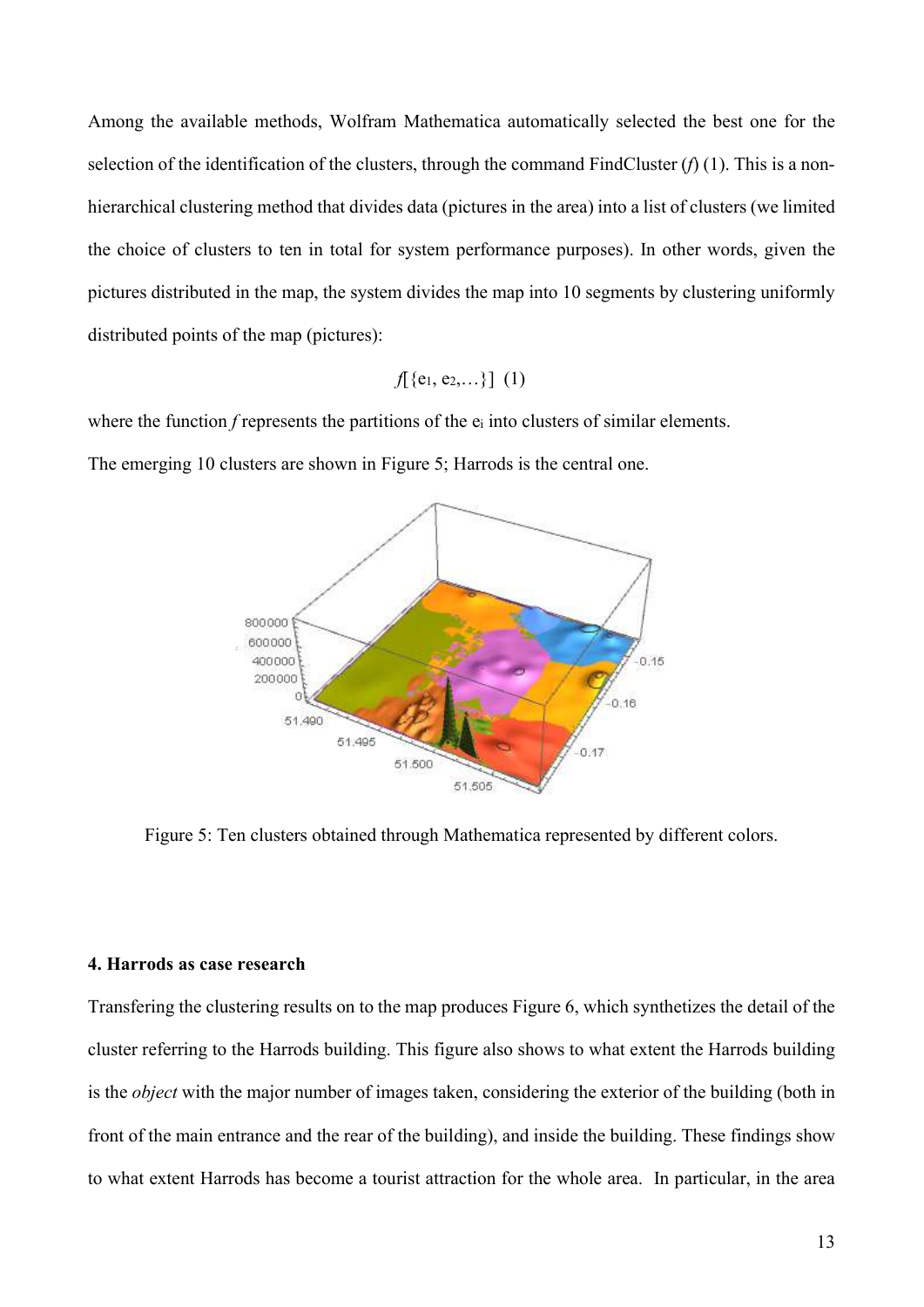of 1km radius from the main entrance of the building, Harrods is the most photographed object, with the highest number of clusters (colored in red) on the emerging map (Figure 6). These results demonstrate that the Harrods store is one of the most meaningful attractions for tourists in the area.



Figure 6: Detail of the map with the Harrods building cluster.

Evaluating the high number of these photographs related to the exterior of the building, we might assume that the building (with emphasis on the exterior) is an attractive element for tourists to be added to the characteristics of image, atmospherics, popularity of the luxury department store, etc. The clusters synthesize the attention tourists gave to the possible "attractions" in the area (e.g. the entrance of the Kensington Gardens), by emphasizing the greater attention paid to the Harrods building.

## 5. Discussion and Conclusion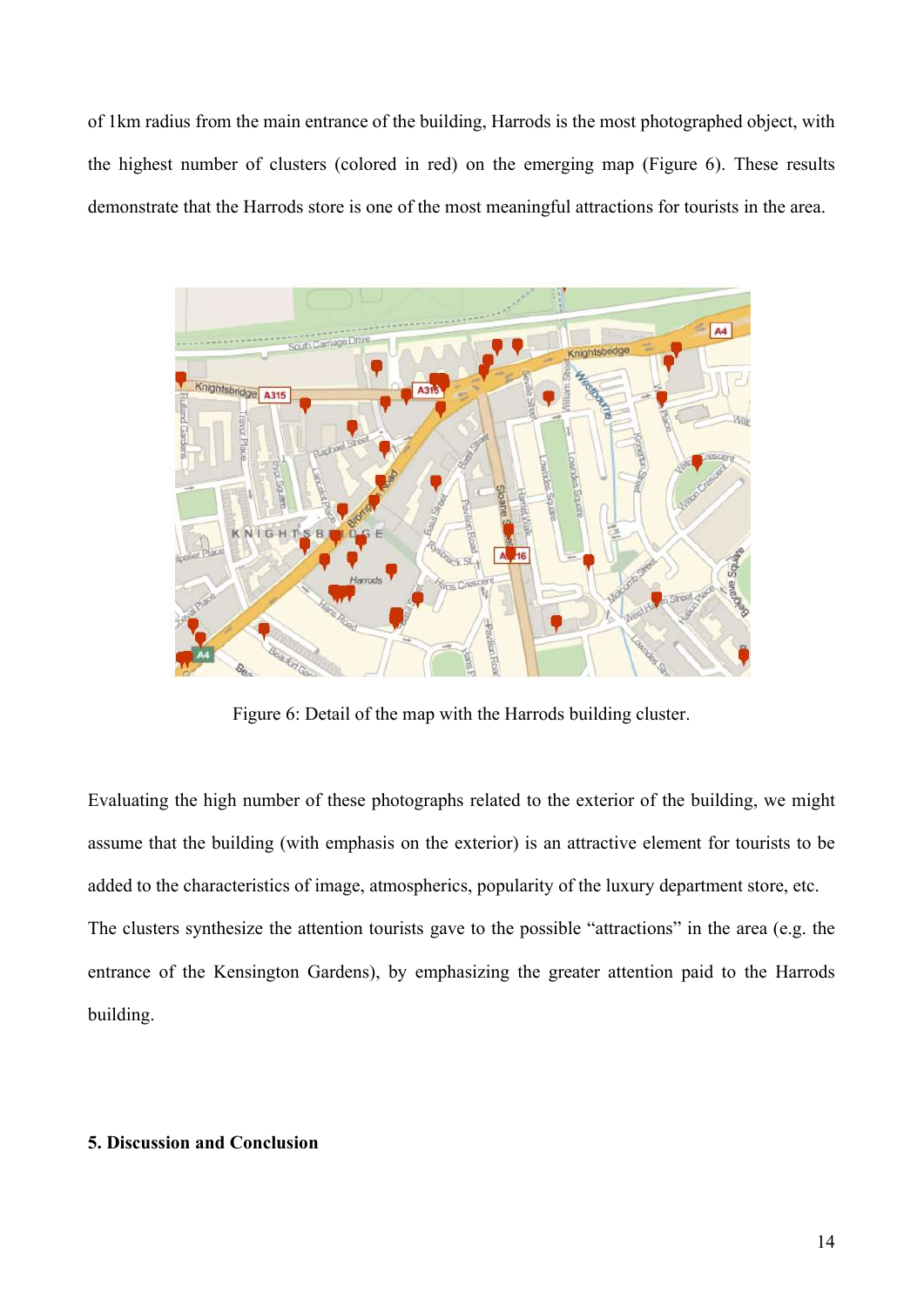The aim of this study was to examine the role of store buildings in place attractiveness, using a large luxury department store in London (UK) as case research. To this end, our research used an emerging methodology based on visual analysis of tourists' pictures through a machine learning approach. The contributions of our findings are manifold. First, our paper contributes to the literature on shopping malls and retail agglomerations attractiveness, by extending previous works (Blut, Teller, & Floh, 2018; Dennis, Marsland, & Cockett, 2002; Dolega, Pvlis, & Singleton, 2016; Reimers and Clulow, 2009; Sit, Merrilees, & Birch, 2003; Teller and Elms, 2010; Teller et al., 2010) considering the store building exterior as an additional antecedent. Indeed, our study adds new knowledge regarding the physical appearance of the store building as a characteristic able to influence the attractiveness. Tourists took pictures of the interior and exterior of the building and shared the pictures synthetizing the exceptional tourism experience through a specific platform (Flickr). The unstructured data emerging from the analysis of the photographs provides additional insights on what tourists like most in a vacation that needs to be included in the picture. Thus, the observations emerge as manifest content of the tourist expectational experience while visiting the building, which might integrate with other characteristics of a store mall and retail agglomeration and be added to previously-established constructs of image, trust and travel distance. This result further confirms the preliminary work of El-Adly (2007) focusing on the building attractiveness through a new effective research methodology based on the analysis of pictures posted by tourists based on machine learning. The subsequent cluster analysis provides insights into the role played by the building in the place attractiveness, which indicates Harrods as the most photographed object in the area (an area that would also include Kensington Gardens). Moreover, this finding provides evidence of actual behaviour in the retail setting as tourism destination as opposed to (for example) intentions to visit elicited from traditional methods for data collection based on questionnaires or interviews. Indeed, our visual analysis of uploaded pictures helps understanding of actual patronage behaviour rather than intentions. In sum, as mentioned in the Introduction, the theoretical contribution is that this is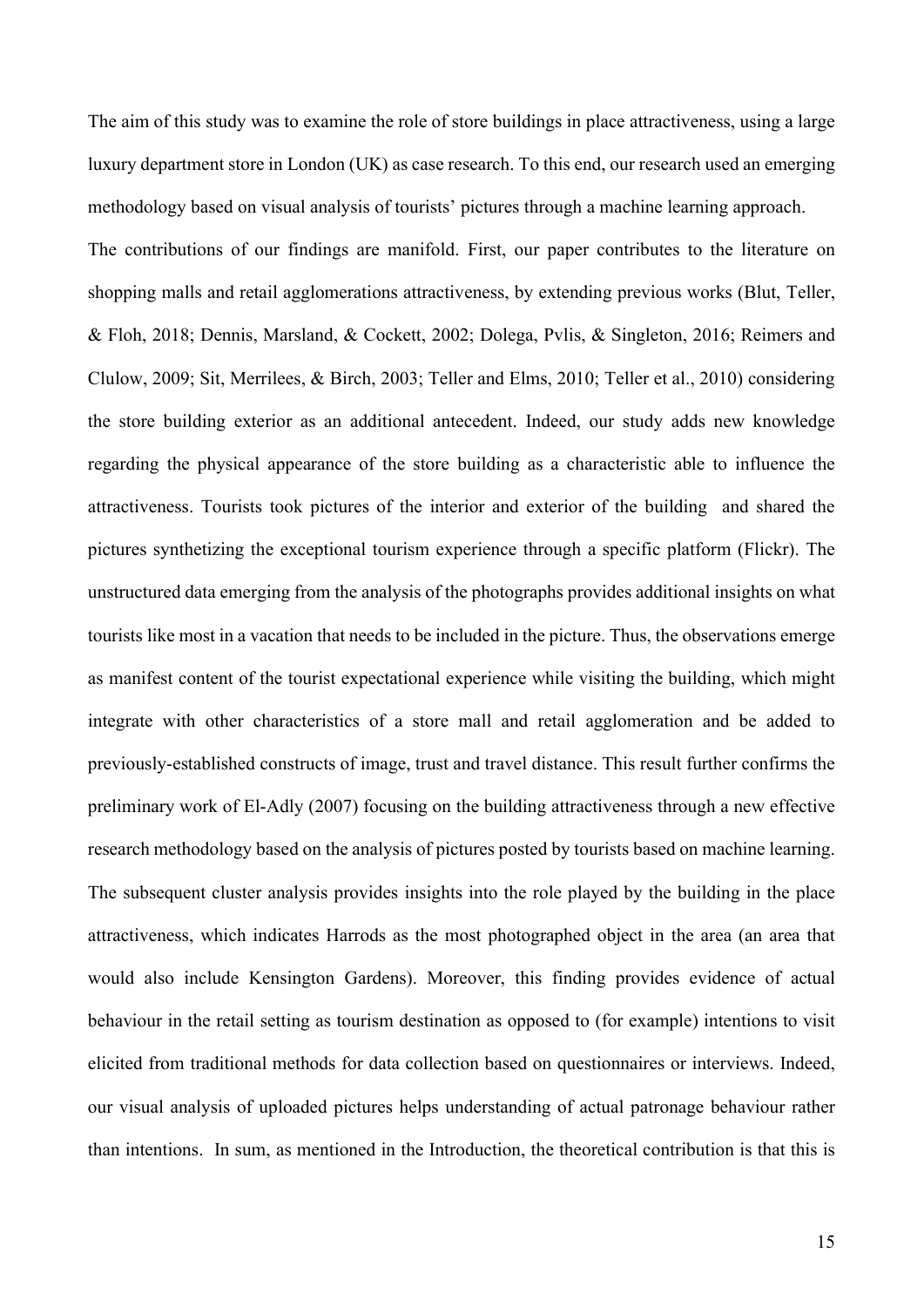the first paper adding the exterior of the building as attribute of the department store, and demonstrating the role of department stores in place attractiveness.

Further, our results extend previous work on the importance of shopping for tourism (Choi, Law, & Heo, 2016; Kemperman, Borgers, & Timmermans, 2009; Hsieh and Chang, 2006; Oh et al., 2004; Yu and Littrell, 2003), and the shopping mall as venue for tourists (Choi, Law, & Heo, 2016; Moscardo, 2004; Park, Reisinger, & Noh, 2010; Rasouli and Timmermans, 2013; Shin and Santos, 2014; Yamamoto et al., 2014), by analysing the number of pictures, which could be compared to those taken in front of monuments, museums, and other tourism attractions.

Finally, the machine learning approach employed for data collection and analysis overcomes traditional limitations of methodologies for the analysis of unstructured data such as photos (Balducci and Marinova, 2018; Pearce and Wang, 2019), by allowing the systematic analysis of a large number of pictures. Thus, our results indicate the extent to which tourists' pictures can be systematically analysed to provide insights into tourism behaviour. This new methodological approach can access into pictures taken by tourists as rich data sources for tourism research (Balomenou and Garrod, 2019; Balemenou et al., 2017; Donaire, Camprubi, & Gali, 2014; Konijin, Sluimer, & Miras, 2016; Kim and Stepchenkova, 2015; Nikjoo and Bankhshi, 2019; Pearce and Wang, 2019).

From a managerial point of view, this research might be further used to elicit the exact part of a building that attracted most tourists' attention with which specific objects dominating as objects in the pictures, providing an evaluation of their effectiveness. If compared with other possible attractions in the area, such as other luxury buildings, gardens, etc., our method can highlight which are most favoured by tourists. Moreover, our study supports the understanding of store external appearance (based on the pictures taken of the exterior of the building, see figure 6) as a factor in attracting more tourists and consumers, confirming the importance of providing specific souvenir areas to support tourists' shopping. The practical and managerial implications for tourism and the economy include that destination management organisations and policy makers can build photo and selfie opportunities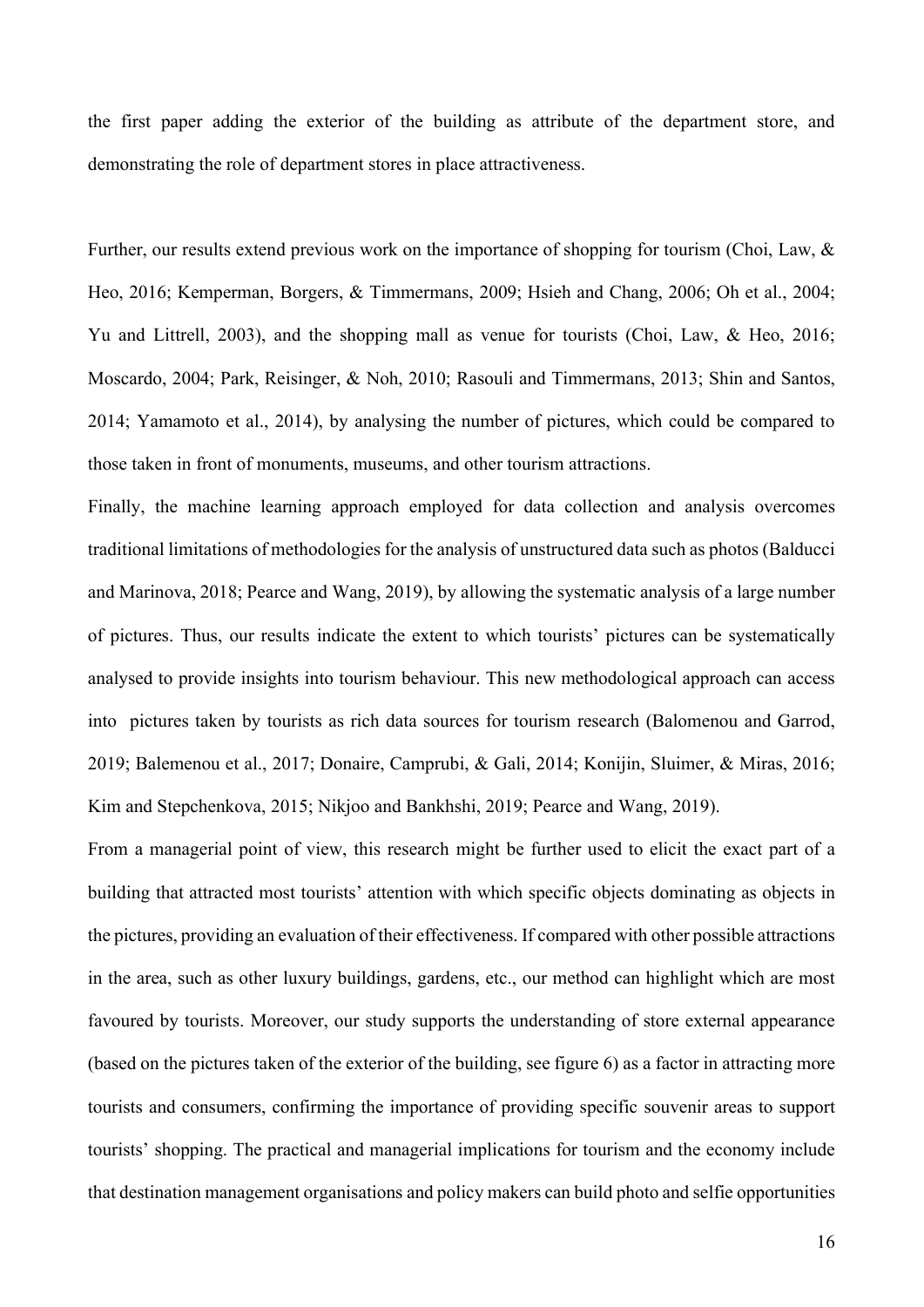of iconic retail buildings into strategies and marketing communications. Further, big data analysis such as reported in this paper can evaluate the effectiveness of such measures, not only in respect of retail buildings but also for any visual attractions. From a social point of view, this paper demonstrates that photos of iconic retail buildings are wanted by consumers. Therefore, improving the communication and provision of photo opportunities can improve consumer satisfaction. From an economic point of view, improved consumer satisfaction, provision and communication of such opportunities should lead to higher visit rates and spending.

However, our study is limited by considering pictures posted on only one social platform, Flickr. Future studies might consider the combining data from different media, such Twitter, Pinterest, Facebook, etc. and a combined analysis of the text associated with the pictures, to gain a more indepth evaluation of the store building appearance on the attractiveness. Analysis of pictures in the light of the accompanying text will evaluation the effectiveness of storefronts and other objects for tourists and consumers. Indeed, this research focuses on the whole building (internally and externally) without analysing the different architectural elements of the building such as stairs, toilets, entrances, etc., which new studies might further explore.

Finally, we encourage retail and tourism managers to consider the integration of big data analytics into marketing and management strategies as a new data source that can be added into and combined with traditional strategies to achieve competitive advantage.

## References

Balducci, B., & Marinova, D. (2018). Unstructured data in marketing. Journal of the Academy of Marketing Science, 46, 557-590.

Balomenou, N., & Garrod, B. (2019). Photographs in tourism research: prejudice, power, performance and participant-generated images. Tourism Management, 70, 201-217.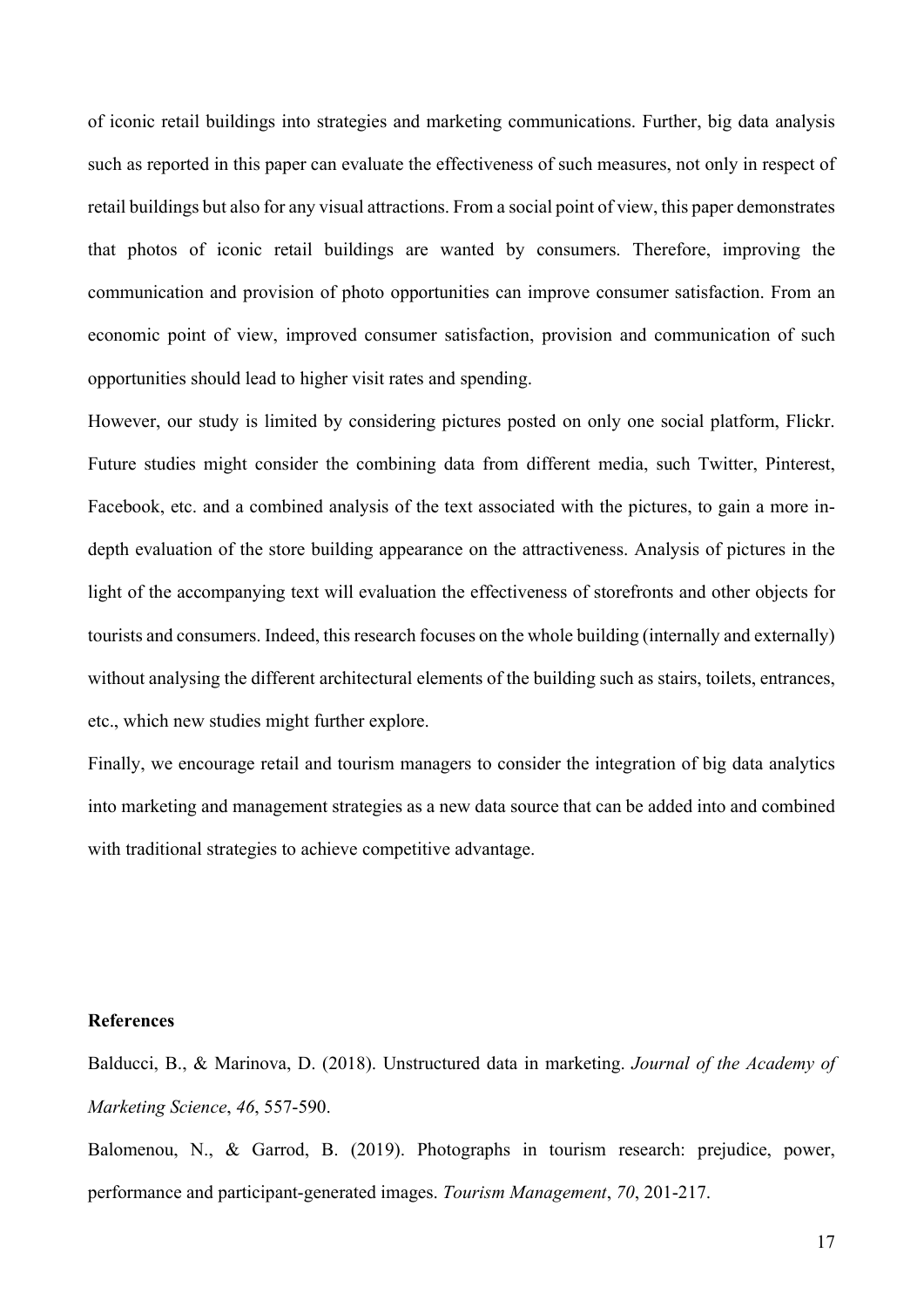Balomenou, N., Garrod, B., & Gerogiadou, A. (2017). Making sense of tourists' photographs using canonical variate analysis. Tourism Management, 61, 173-179.

Blut, M., Teller, C., & Floh, A. (2018). Testing retail marketing-mix effects on patronage: a metaanalysis. Journal of Retailing, 94(2), 113-135.

Bradlow, E.T., Gangwar, M., Kopalle, P., & Voleti, S. (2017). The role of big data and predictive analytics in retailing. Journal of Retailing, 93(1), 79-95.

Cheng, T.-M., Wu, H., & Huang, L.-M. (2013). The influence of place attachment on the relationship between destination attractiveness and environmentally responsible behaviour for island tourism in Penghu, Taiwan. Journal of Sustainable Tourism, 21(8), 1166-1187.

Cho, V. (2008). Linking location attractiveness and tourist intention. Tourism and Hospitality Research, 8(3), 220-224.

Choi, M., Law, R., & Heo, C.Y. (2016). Shopping destinations and trust- tourist attitudes: scale development and validation. Tourism Management, 54, 490-501.

Dennis, C., Brakus, J., & Alamanos E. (2013). The wallpaper matters: digital signage as customer experience provider at the Harrods (London, UK) Department Store. Journal of Marketing Management, 29(3-4), 338-355.

Dennis, C., Marsland, D., & Cockett, T. (2002). Central place practice: shopping centre attractiveness measures, hinterland boundaries and the UK retail hierarchy. Journal of Retailing and Consumer Services, 9, 185-199.

Dolega, L., Pvlis, M., & Singleton, A. (2016). Estimating attractiveness, hierarchy and catchment area extents for a national set of retail centre agglomerations. Journal of Retailing and Consumer Services, 28, 78-90.

Donaire, J.A., Camprubi, R., & Gali, N. (2014). Tourist clusters from Flickr travel photography. Tourism Management Perspectives, 11, 26-33.

El-Adly, M.I. (2007). Shopping malls attractiveness: a segmentation approach. *International Journal* of Retail and Distribution Management, 35(11), 936-950.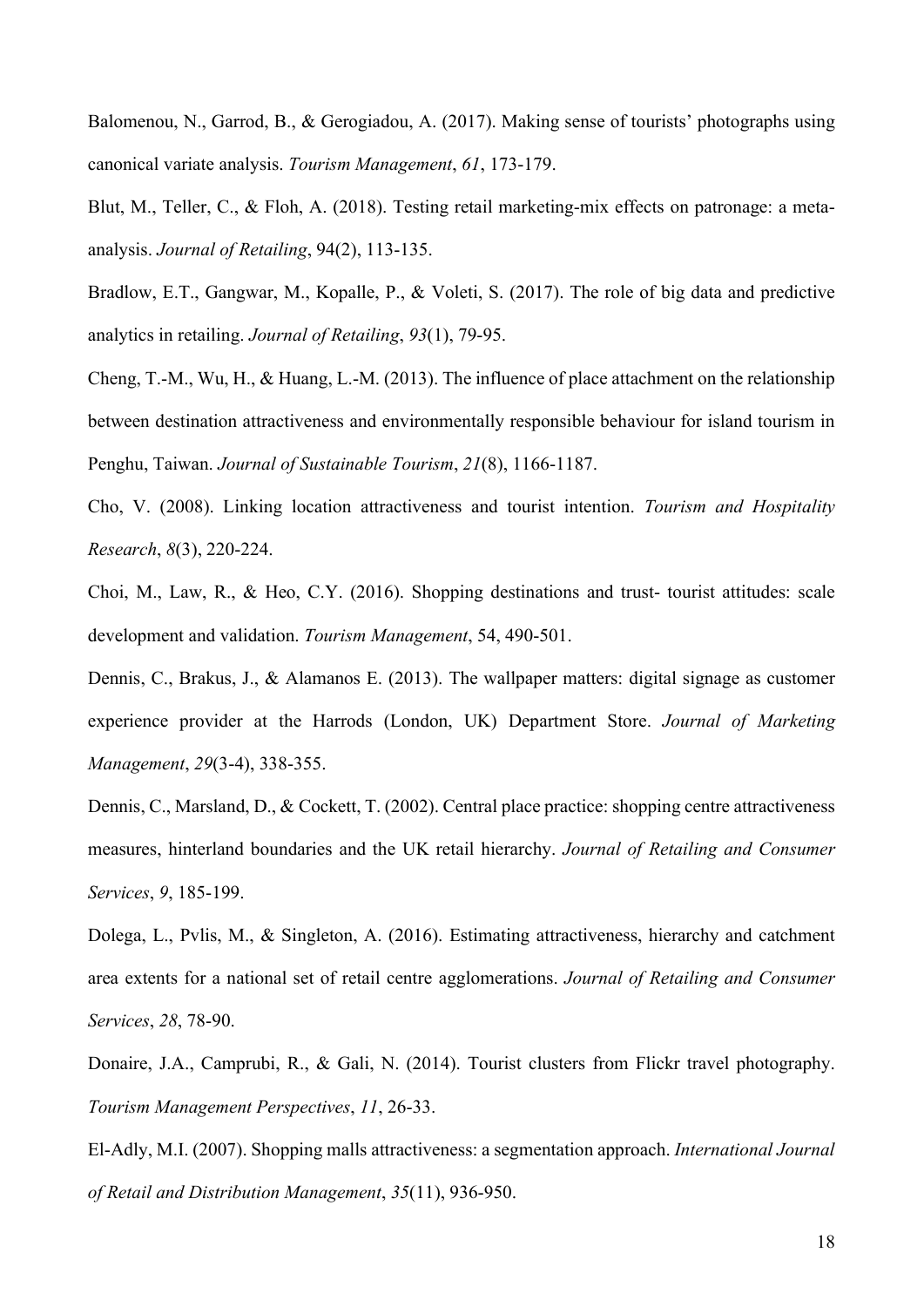Erevelles, S., Fukawa, N., & Swayne, L. (2016). Big Data consumer analytics and the transformation of marketing. Journal of Business Research, 69(2), 897-904.

Garrod, B. (2008). Exploring place perception. A photo-based analysis. Annals of Tourism Research, 35(2), 381-401.

Gearing, C.E., Swart, W.W., & Var, T. (1973). Establishing a measure of touristic attractiveness. Journal of Travel Research, 1-8.

Germann, F., Lilien, G. L., & Rangaswamy, A. (2013). Performance implications of deploying marketing analytics. International Journal of Research in Marketing, 30(2), 114-128.

Giglio, S., Gabiele, L., Tavernise, A., Pantano, P., Bilotta, E., & Bertacchini, F. (2015). Virtual museums and Calabrian cultural heritage: projects and challenges. Digital Heritage, IEEE.

Hodeghatta, U.R., & Nayak, U. (2017) Unsupervised Machine Learning. In: Business Analytics Using R - A Practical Approach (pp. 161-186). Apress, Berkeley, CA.

Hsieh, A.T., & Chang, J. (2006). Shopping as tourist night markets in Taiwan. Tourism Management, 27(1), 138-145.

Hu, Y., Ritchies, J.R.B. (1993). Measuring destination attractiveness: a contextual approach. Journal of Travel Research, 25-34.

Kemperman, A.D.A.M., Borgers, A.W.J., & Timmermans, H.J.P. (2009), Tourist shopping behavior in a historic downtown area. Tourism Management, 30(2), 208-218.

Kim, H., & Stepchenkova, S. (2015). Effect of tourist photographs on attitudes towards destination: manifest and latent content. Tourism Management, 49, 29-41.

Kim, S.S., Timothy, D.J., & Hwang, J. (2011). Understanding Japanese tourists' shopping preferences using the Decision Tree Analysis method. Tourism Management, 32 (2), 544-554.

Konijin, E., Sluimer, N., & Miras, O. (2016). Click to share: patterns in tourist photography and sharing. International Journal of Tourism Research, 18(6), 525-535.

LeHew, M.L.A., & Wesley, S.C. (2007). Tourist shoppers' satisfaction with regional shopping mall experiences. International Journal of Culture, Tourism and Hospitality Research, 1(1), 82-97.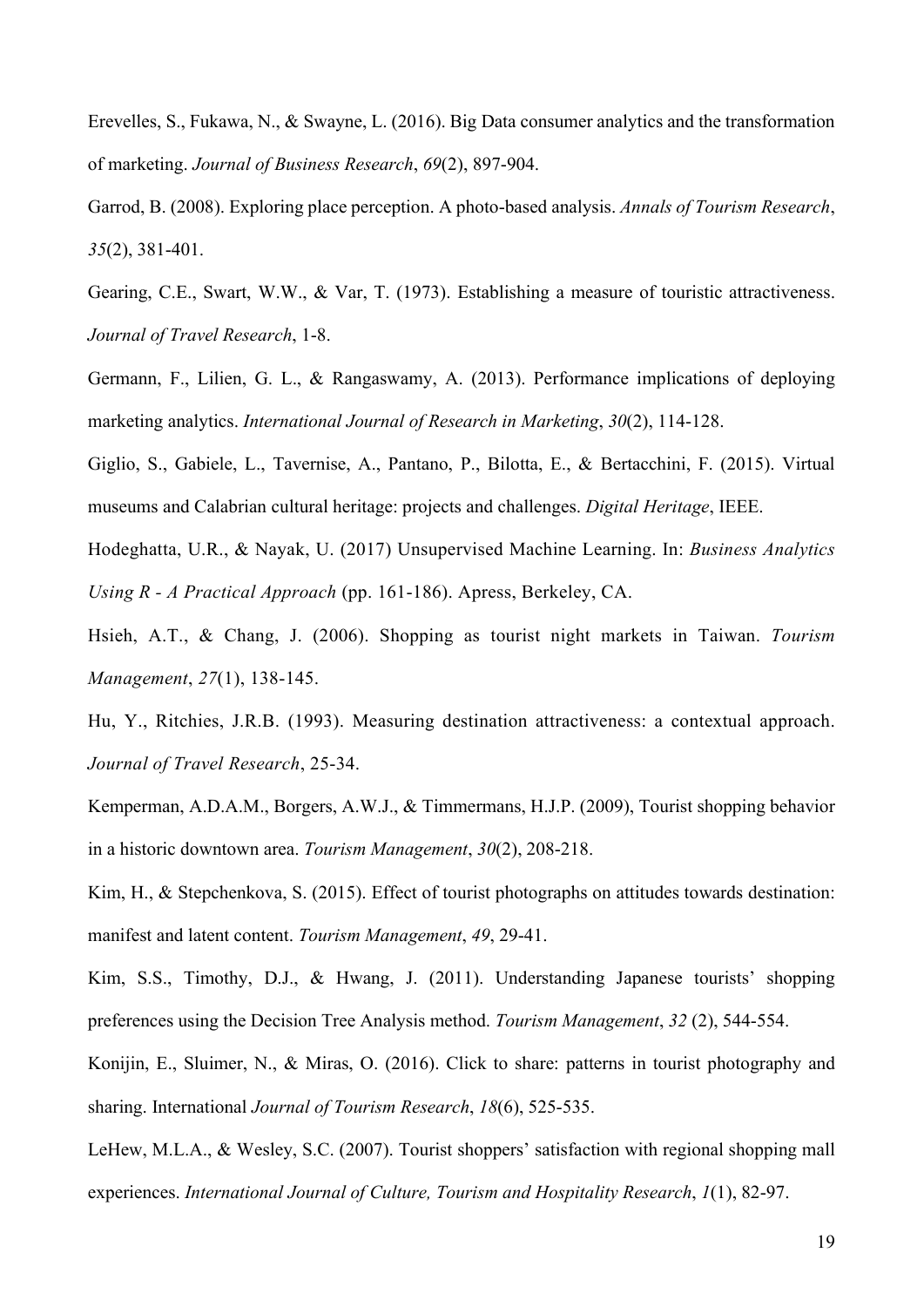Lo, I.S., & McKercher, B. (2015). Ideal image in process: online tourist photography and impression management. Annals of Tourism Research, 52, 104-116.

Mang, C.F., Piper, L.A., Brown, N.R. (2016). The incidence of smartphone usage among tourists. International Journal of Tourism Research, 18(6), 591-601.

Moscardo, G. (2004). Shopping as a destination attraction: an empirical examination of the role of shopping in tourists destination choice and experience. Journal of Vacation Marketing, 10(4), 294- 307.

Murply, L., Moscardo, G., Benckendorff, P., & Pearce P. (2011). Evaluating tourist satisfaction with the retail experience in a typical tourist shopping village. Journal of Retailing and Consumer Services, 18(4), 302-310.

Nikjoo, A., & Bakhshi, H. (2019). The presence of tourists and residents in shared travel photos. Tourism Management, 70, 89-98.

Oh, J.Y.-J., Cheng, C.-K., Lehto, X.Y. & O'Leary, J.T. (2004). Predictors of tourists' shopping behavior: examination of socio-demographic characteristics and trip typologies. Journal of Vacation Marketing, 10(4), 308-319.

Onder, I. (2017). Forecasting tourism demand with Google trends: accuracy comparison of countries versus cities. International Journal of Tourism Research, 19(6), 648-660.

Pantano, E., Giglio, S., & Dennis, C. (in press). Making sense of consumers' tweets: sentiment outcomes for fast fashion retailers through big data analytics. International Journal of Retail and Distribution Management.

Pantano, E., Priporas, C.V., & Stylos, N. (2017). 'You will like it!' Using open data to predict tourists' attitude toward a tourist attraction. Tourism Management, 60, 430-438.

Park, K.-S., Reisinger, Y. & Noh, E.-H. (2010). Luxury shopping in tourism. International Journal of Tourism Research, 12, 164-178.

Pearce, P.L., & Wang, Z. (2019). Human ethology and tourists photographic poses. Annals of Tourism Research, 74, 108-120.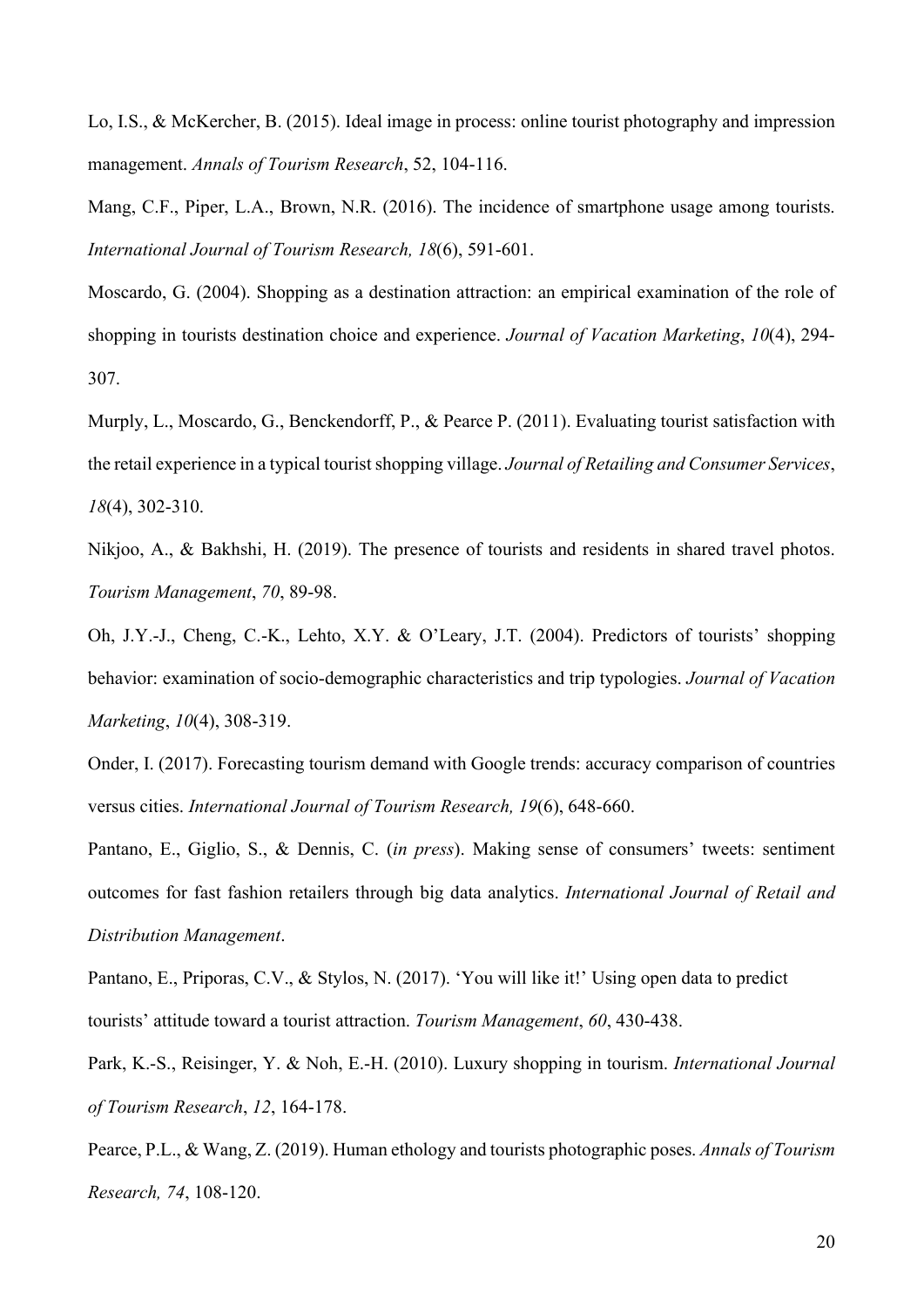Perez, A.E., & Nadal, J.R. (2005). Host community perceptions: a cluster analysis. Annals of Tourism Research, 32(4), 925-941.

Rasmussen, C.E. (2004). Gaussian processes in machine learning. Lecture Notes in Computers Science, 3176, 63-71.

Rasouli, S., & Timmermans, H. (2013). Assessment of model uncertainty in destinations and travel forecasts of models of complex spatial shopping behaviour. Journal of Retailing and Consumer Services, 20(2), 139-146.

Reimers, V., & Clulow, V. (2009). Retail centres: it's time to make them convenient. International Journal of Retail & Distribution Management, 37(7), 541-562.

Reitsamer, B.F., & Brunner-Sperdin, A. (2015). Tourist destination perception and well-being: what makes a destination attractive? Journal of Vacation Marketing, 23(1).

Shim, C. & Santos, C.A. (2014). Tourism, place and placelessness in the phenomenological experience of shopping malls in Seoul. Tourism Management, 45, 106-114.

Sit, J., Merrilees, B., & Birch, D. (2003). Entertainment-seeking shopping centre patrons: the missing segment. International Journal of Retail & Distribution Management, 31(2), 80-94.

Snepenger, D.J., Murphy, L., O'Connell, R., & Gregg, E. (2003). Tourists and residents use of a shopping space. Annals of Tourism Research, 30(3), 567-580.

Stylidis, D. (2018). Place attachment, perception of place and residents' support for tourism development. Tourism Planning and Development, 15(2), 188-210.

Teller, C., & Elms, J.R. (2010). Managing the attractiveness of evolved and created retail agglomerations formats. Marketing Intelligence & Planning, 28(1), 25-45.

Teller, C., Elms, J.R., Thomson, J.A., & Paddison A.R. (2010). Place marketing and urban retail agglomerations: an examination of shoppers' place attractiveness perceptions. Place Branding and Public Diplomacy, 6(2), 124-133.

Tirunillai, S., & Tellis, G. J. (2014). Mining marketing meaning from online chatter: Strategic brand analysis of big data using latent dirichlet allocation. Journal of Marketing Research, 51(4), 463-479.